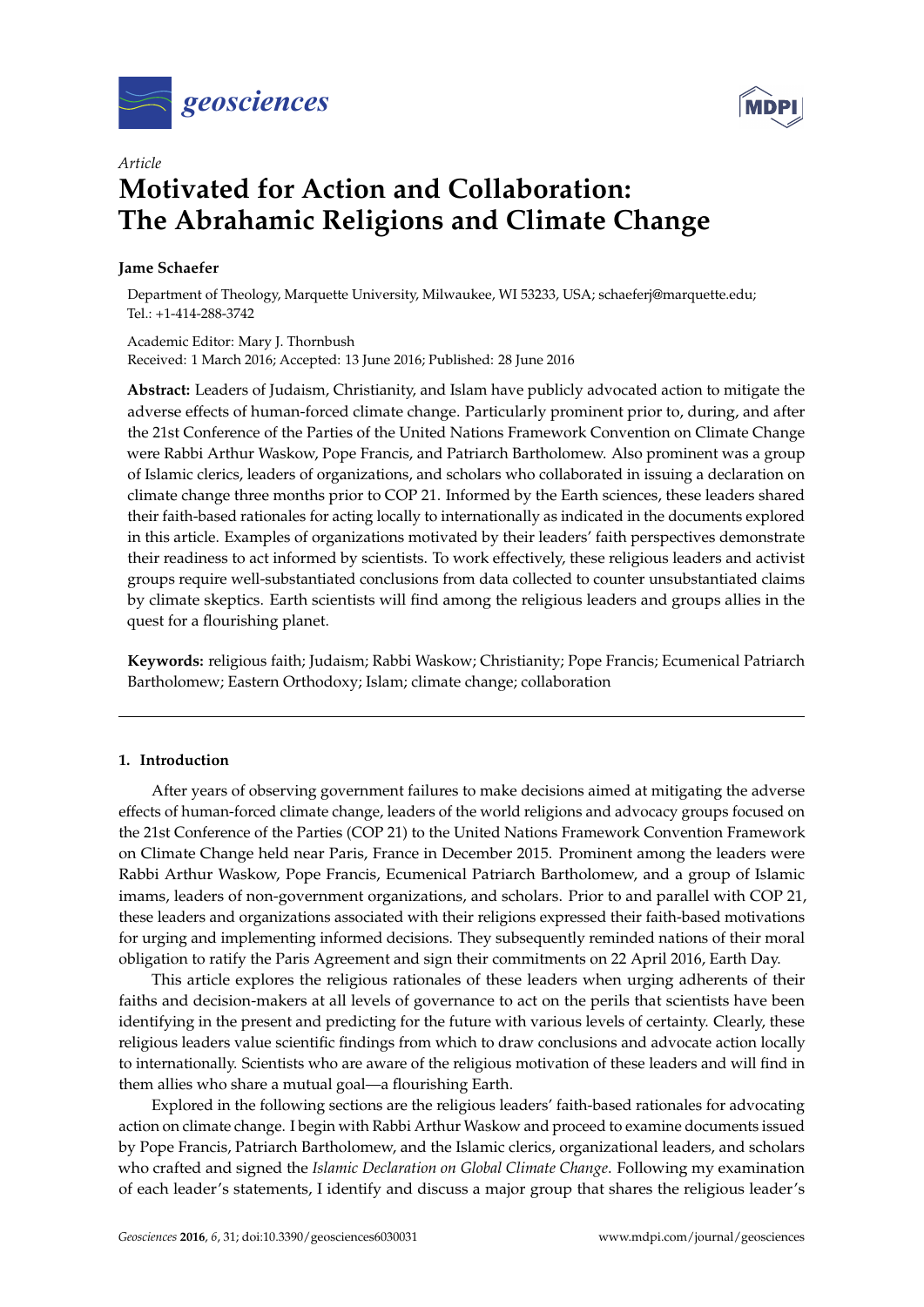faith and point to the activities in which the members engage that are most pertinent to addressing climate change. The discussion concludes with encouragement to Earth scientists to recognize that these leaders and organizations value scientific findings and essentially function as allies in the goal to mitigate the adverse effects of human-forced climate change.

## **2. Rabbi Arthur Waskow, Jewish Renewal Movement, and Climate Change**

A prominent researcher, prolific writer, stimulating lecturer, and dynamic organizer of The Shalom Center, Rabbi Arthur Waskow, Ph.D. has dedicated over forty years to reviving and applying Jewish thought and traditions to ecological concerns across the major denominations of Judaism—Orthodox, Conservative, Reform, and Reconstructionist [\[1\]](#page-15-0). Particularly impressive is his development of "Eco-Judaism" in theology, liturgy, daily practice, and activism. Spurred by his religious faith, he has practiced non-violent civil disobedience at the White House and the U.S. Congress to highlight the perils of human-forced climate change, and he has collaborated with leaders and followers of other religious faiths in addressing climate change and related ecological issues. Popularly referred to as "the Green Rabbi", he was named a "Wisdom Keeper" by the United Nations in 1996 [\[2\]](#page-15-1).

As Rabbi Waskow's exemplary efforts prior to, during, and after COP 21 indicate, Judaism is replete with textual and liturgical sources upon which to draw for confronting human causes of climate change and for acting to mitigate their adverse effects. He finds in the Hebrew Bible beliefs about God, human responsibility to God, Earth, and the universe, and he applies them to ecological concerns informed by contemporary scientific findings. Key to these beliefs is the Jewish commitment to honor their covenantal relationship with God, with one-another, and with Earth. To underscore the significance of this covenantal web of relatedness, he weaves it into Jewish celebrations to focus on particular problems and to initiate action. For example, during *Tu B'Shevat*, the Jewish festival of the rebirthing of trees in midwinter, Rabbi Waskow led an effort to defend ancient redwoods against destruction. Another was orienting *B'nei Mitzvah*, a rite of passage and joyful Jewish celebration when children become young men and women, as a time for underscoring their intergenerational covenant to prevent global climate disaster. Others include special Earth foci for Passover/Palm Sunday, *Tisha B'Av, Sukkot*, and *Hanukkah*, the Interfaith Freedom Seder for Earth, "eco-kosher" practices for consuming food and other gifts as an affirmation of their sacred relationship with Earth, and the Green Menorah organizing project and award to congregations for environmental activism [\[3\]](#page-15-2).

Jewish faith-based sources are drawn upon throughout *A Rabbinic Letter on the Climate Crisis: To the Jewish People, to all Communities of Spirit, and to the World* [\[4\]](#page-15-3) that Rabbi Waskow initiated with six leading rabbis who represent the aforementioned Jewish denominations. Anticipating Pope Francis's imminent release of a major document on ecological concerns, other rabbis were alerted to the opportunity to sign the letter beginning 1 May 2015 [\[5\]](#page-15-4). By the time the pope's encyclical was released to the public on 18 June 2015 [\[6\]](#page-15-5), 408 rabbis from the United States and Canada, The Netherlands, Brazil, The United Kingdom, and Israel had signed the letter. Additional signatories included cantors, rabbinic students, and spiritual directors who asked to join the rabbis in signing the document, bringing the total to 472 [\[7\]](#page-15-6).

What motivated them to express their concerns about climate change and commit to acting on them? In *A Rabbinic Letter on the Climate Crisis*, the rabbis explain their deep concern that damaging God's creation violates their covenantal relationship with God the Creator. Throughout the Hebrew Bible, the inspired writers underscored the earth as belonging to God and the responsibility of the faithful to care for God's creation as specified in the Genesis 2 story of creation and implied in the Genesis 1 story. The ancient Israelites solidified their relationship with God in a series of covenants–agreements with God that lovingly united them with God forever. In their letter, the rabbis emphasize their "great respect" for scientific facts about human activities that are emitting greenhouse gases into the atmosphere and causing "unprecedented floods, droughts, ice-melts, snowstorms, heat waves, typhoons, sea-level rises, and the expansion of disease-bearing insects from 'tropical' zones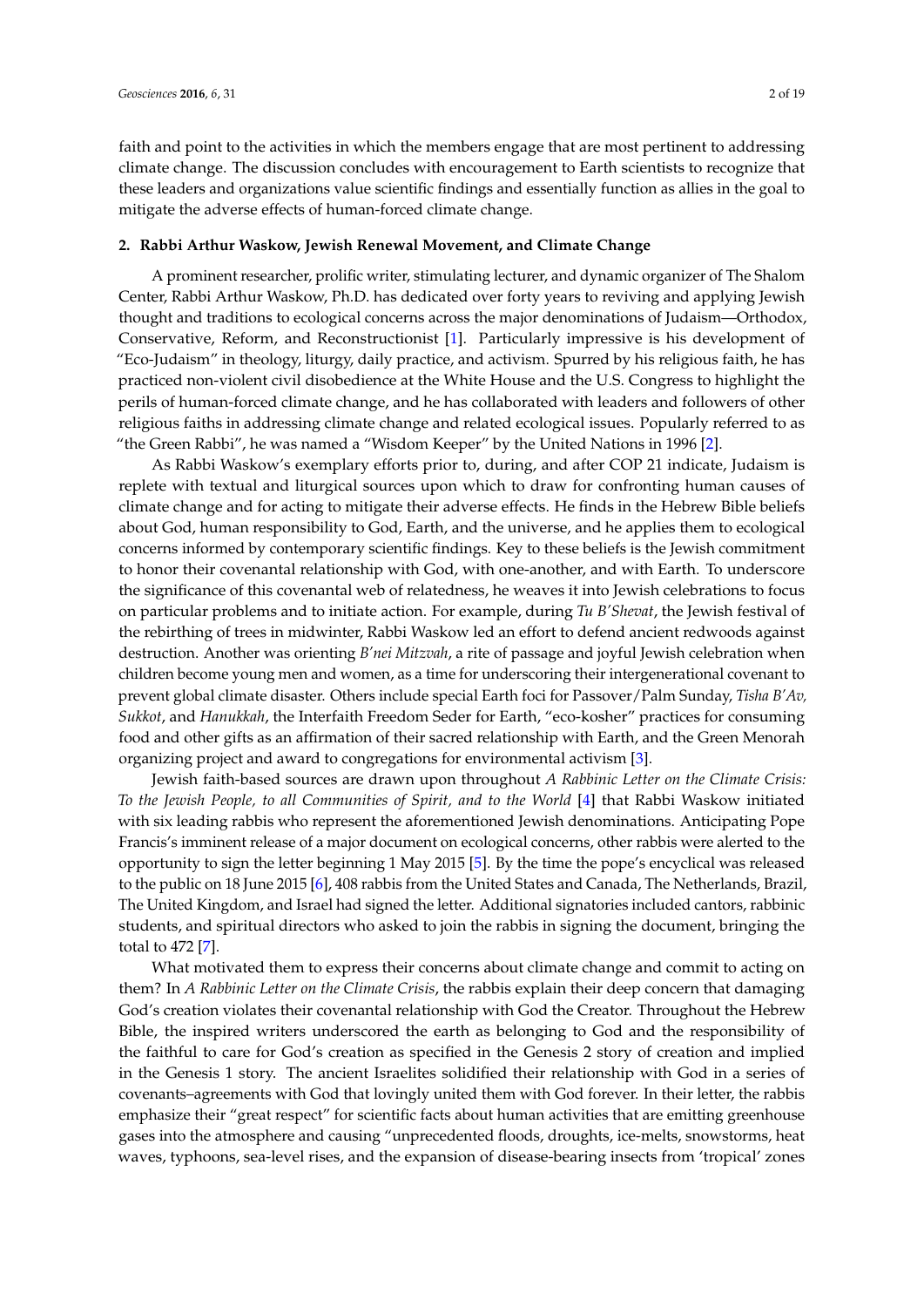into what used to be 'temperate' regions" are alarming, and scientific projections of the future that "even worse will happen if we continue with carbon-burning business as usual".

For the rabbis, the present reality and projected threats to Earth are alarming. They view the universe as God's creation, the place for experiencing the unfolding mystery of God's presence in the world, "the presence of the divine hand in every earthly creature", and "the Breath of Life that interweaves" all creatures. They lament the desecration of the "wonder and this beauty" of God's creation. They are "especially moved" by scientific findings that resonate with texts of the Hebrew Bible about healing the relationships of Earth and "human earthlings, *adamah* and *adam*". The biblical texts to which they refer are Leviticus 25–26 and Deuteronomy 15 that call for one year of every seven to be a Sabbatical Year, a year of rest for the land, for workers, and for the release of debtors from their debts. Leviticus 26 requires allowing the land to rest and warns that it will "rest" nevertheless "through drought and famine and exile that turn an entire people into refugees". According to the rabbis:

This ancient warning heard by one indigenous people in one slender land has now become a crisis of our planet as a whole and of the entire human species. Human behavior that overworks the Earth—especially the overburning of fossil fuels—crests in a systemic planetary response that endangers human communities and many other life-forms as well.

Seeking guidance in their wisdom traditions to prevent disasters from occurring and to heal their relationship with Earth, they underscore the presence of God who dwells within as well as beyond the universe, the "interwovenness" of all life, and God's partaking in this interweaving.

By overburning carbon dioxide and methane into our planet's air, we have disturbed the sacred balance in which we breathe in what the trees breathe out, and the trees breathe in what we breathe out. The upshot: global scorching, climate crisis.

They recognize that the crisis is worsened by "the spread of extreme extraction of fossil fuels" that causes global warming and directly damages specific regions. Particular problems to which they point include: Hydraulic fracturing for oil that poisons water supplies; coal burning that causes asthma in neighborhoods of people who are often the poorest and "the Blackest"; coal mining that destroys mountains in West Virginia; extracting and pipe-lining tar sands that threaten Native American communities and endanger farmers and cowboys; and drilling for oil deep into the Gulf of Mexico and off Prince William Sound that has killed workers and marine life and caused financial disasters for people and whole communities. The rabbis anticipate additional death and destruction if drilling for oil in the Arctic and Atlantic oceans is approved.

The climate crisis signals to the rabbis the need to heal their relationship with Earth and to seek justice for the poor who are "the first and the worst to suffer from the typhoons, floods, droughts, and diseases" caused by global warming. They call for "a new sense of eco-social justice" for addressing the climate crisis, because "justice and earthiness cannot be disentangled". Furthermore, Earth has been overworked and must be allowed to "rest", the rabbis insist. Letting Earth rest is required by their covenantal relationship with God and their responsibility to God. Letting Earth rest is also essential out of a sense of justice for "our children and their children".

Turning to how this crisis should be mitigated, they identify specific actions to take in their homes, congregations, denominations, and federations. Among these actions are purchasing electricity generated by renewable energy sources, offering grants and loans to solarize buildings, investing in Black, Hispanic, and other poor communities, moving endowment funds from "carbon to life-giving enterprises", advocating a halt to fossil fuel tax subsidies by governments, a swift deployment of renewable energy technologies, and a system of carbon fees and public dividends that reward moving beyond the carbon economy. The rabbis hope that "communities of moral commitment, religious covenant, and spiritual search" will act on the climate crisis as they did during the Civil Rights movement. To encourage Jewish communities to act, the rabbis called them to gather during *Sukkot* on 4 October 2015 to explore their responsibilities "toward the Earth and all humankind".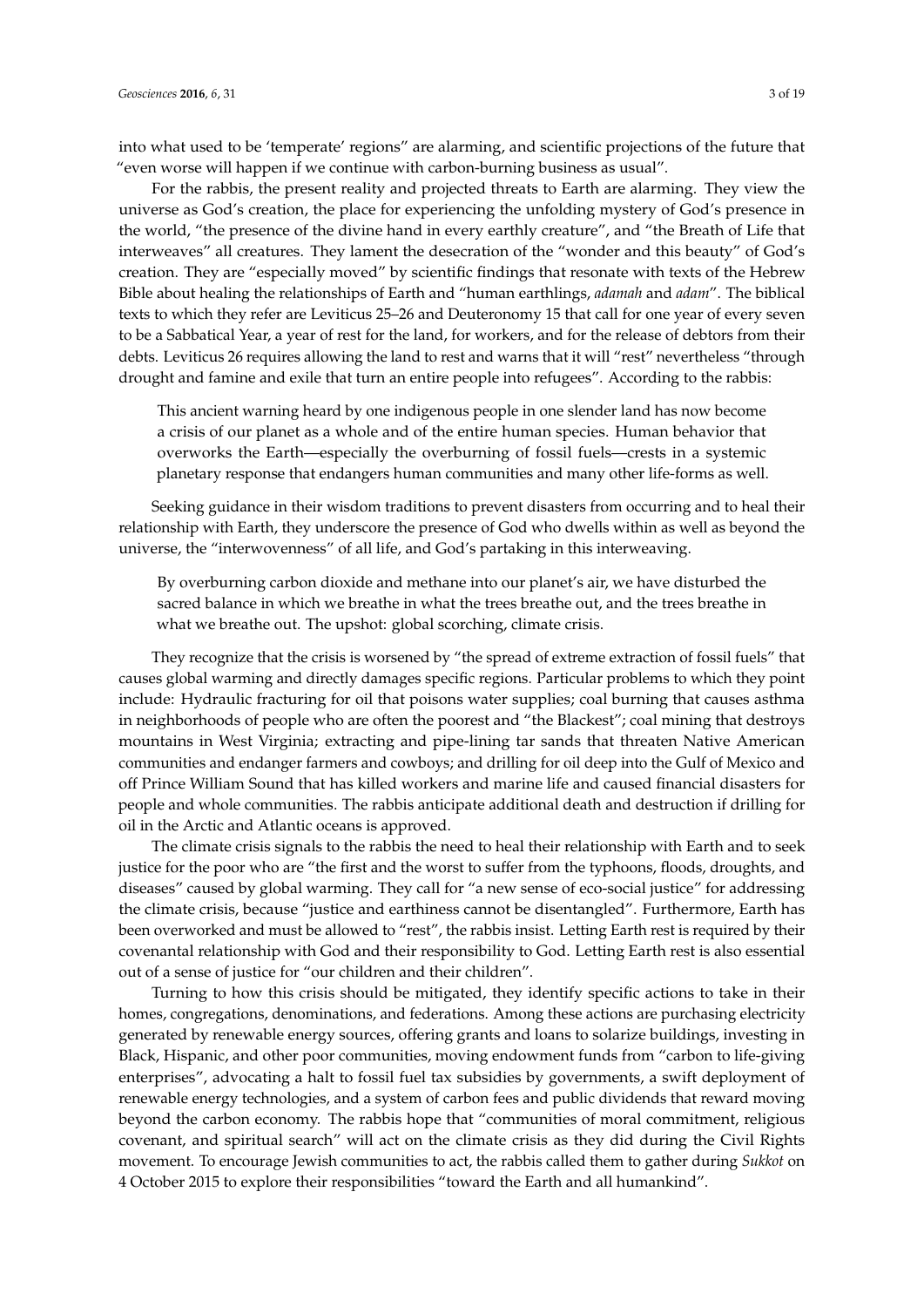Efforts to address climate change continue through The Shalom Center that Rabbi Waskow founded in 1983 and continues to energize today. Described as "A prophetic voice in Jewish, multireligious, and American life", The Shalom Center is based in Philadelphia, Pennsylvania where staff network with other Jewish organizations and with interfaith groups on effective ways of confronting the climate crisis [\[8\]](#page-15-7). Among the Jewish organizations that network with The Shalom Center are the Coalition on Environment and Jewish Life (COEJL) and the Green Zionist Alliance. COEJL and the Alliance collaborated in developing the "Jewish Energy Guide" for using energy efficiently and appropriately in all areas of Jewish life, promoting the use of renewable energy sources, encouraging decreased reliance on fossil fuels while cautioning against nuclear-fueled electricity production, and advocating a clean energy future for Israel [\[9\]](#page-15-8). The Shalom Center also interacts with the Jewish Council for Public Affairs which continues to urge elected officials in the United States to contribute to the United Nations Green Climate Fund [\[10\]](#page-15-9). The shared religious faith of the dedicated members of these organizations fuels their creative networking efforts. Their traditional celebrations around the Jewish calendar provide opportunities for remembering why they are engaged in confronting the climate crisis and aiming for an efficient and renewable energy future.

#### **3. Pope Francis, Roman Catholicism, and Climate Change**

*Laudato Si', On Care for Our Common Home* [\[6\]](#page-15-5) was the encyclical that the authors and signers of *A Rabbinic Letter on the Climate Crisis* anticipated. Signed on 24 May 2015 by Pope Francis, the primary leader of approximately 1.2 billion people who identify with the Roman Catholic Church. *Laudato Si'* addresses air pollution, climate change, clean water availability, and the loss of biological diversity as problems that have profound ramifications for the poor, the vulnerable, and future generations. Though I focus on his teachings pertaining to climate change, the other problems are affected by the climate crisis and it affects them.

Pope Francis had lamented the current and projected effects of climate change from the beginning of his pontificate in March 2013 [\[11\]](#page-15-10). However, his issuing this encyclical signified an advancement in Catholic social teachings on the human-Earth relationship. Encyclicals have been issued by popes since 1891 to provide a Catholic, Christian faith perspective on problematic social issues that Catholics are required to consider and discern a response. Among the major teachings are respecting the dignity of the human person, seeking the common good, and demonstrating preference for poor and vulnerable people [\[12\]](#page-16-0). Though prior popes had mentioned ecological degradation as a moral concern in their encyclicals and two had issued statements alerting the faithful to their moral responsibility for addressing them [\[13,](#page-16-1)[14\]](#page-16-2), *Laudato Si'* was the first encyclical dedicated to ecological problems and their resolution through all levels of governance.

In the first chapter, Pope Francis overviews scientific evidence for an imperiled planet, our "common home". He focuses directly on climate change in four sections (23 through 26) of the 246 sections that comprise *Laudato Si'*. He begins by declaring: "The climate is a common good, belonging to all and meant for all" (§23). Well-informed by scientific findings, he proceeds to describe the climate crisis as reported by scientists who are engaged in climate research:

At the global level, it is a complex system linked to many of the essential conditions for human life. A very solid scientific consensus indicates that we are presently witnessing a disturbing warming of the climatic system. In recent decades this warming has been accompanied by a constant rise in the sea level and, it would appear, by an increase of extreme weather events, even if a scientifically determinable cause cannot be assigned to each particular phenomenon (§23).

He recognizes natural factors that are causing changes in the climate, including "volcanic activity, variations in the earth's orbit and axis, the solar cycle." However, he concludes from scientific studies that "most global warming in recent decades is due to the great concentration of greenhouse gases released mainly as a result of human activity". Aggravating this problem, he insists, is "a model of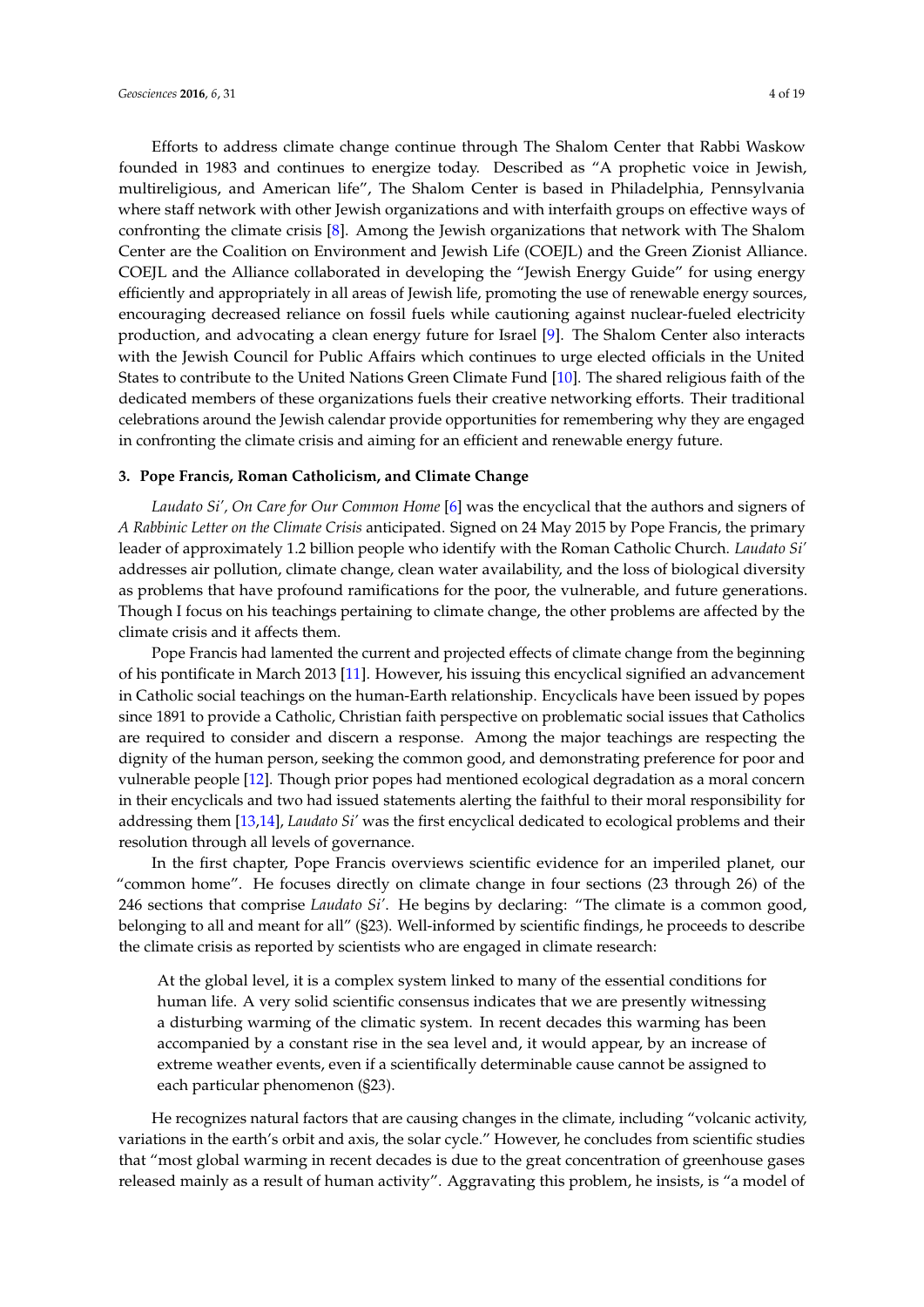development based on the intensive use of fossil fuels, which is at the heart of the worldwide energy system" (§23). Cutting forests for agricultural purposes further aggravates global warming as scientists have concluded.

The rise in Earth's temperature has adversely affected the availability of drinking water, agricultural production, biological diversity, the acidity of the oceans, and the marine food chain. Based on these scientific findings, he concludes:

If present trends continue, this century may well witness extraordinary climate change and an unprecedented destruction of ecosystems, with serious consequences for all of us. A rise in the sea level, for example, can create extremely serious situations, if we consider that a quarter of the world's population lives on the coast or nearby, and that the majority of our megacities are situated in coastal areas (§24).

For Pope Francis, climate change persists as "one of the principal challenges facing humanity in our day", and it has grave environmental, social, economic, political implications (§24). He is especially concerned about the most vulnerable areas and people who live there:

Its worst impact will probably be felt by developing countries in coming decades. Many of the poor live in areas particularly affected by phenomena related to warming, and their means of subsistence are largely dependent on natural reserves and ecosystemic services such as agriculture, fishing and forestry. They have no other financial activities or resources which can enable them to adapt to climate change or to face natural disasters, and their access to social services and protection is very limited (§25).

Among the most vulnerable are migrants who, forced to leave their homes due to changes in the climate, are not recognized as refugees by international conventions, do not have any legal protection, and suffer great uncertainty about the future of their families. Indifference to their suffering is widespread, he cautions. He attributes this indifference to the loss of a "sense of responsibility" for others—a sense of responsibility that stimulated the development of civil society (§25).

Fearing that these and other adverse effects of climate change will worsen under the current models of production and consumption, the pope urges all nations to develop policies that will drastically reduce the emissions of greenhouse gases and expeditiously substitute renewable energy sources and energy efficiency for fossil fuels. He notes that some nations have progressed toward a renewable and more efficient energy future, but they constitute only a minority (§26). He also alerts all economically developed nations of their responsibility to assist poor and developing nations toward the goal of a renewable and efficient energy future. From his religious faith perspective, all constitute "one single family". There are "no frontiers or barriers, political or social" behind which any nation can hide. Nor is there any room for a "globalization of indifference" toward the poor and vulnerable (§52).

Pope Francis recognizes that there are "different approaches and lines of thought" that have emerged regarding climate change and urges dialogue to develop "comprehensive solutions" (§60). Admitting that the Catholic Church "has no reason to offer a definitive opinion" (§61), he points to the dire scientific facts that require informed action:

[W]e need only take a frank look at the facts to see that our common home is falling into serious disrepair. Hope would have us recognize that there is always a way out, that we can always redirect our steps, that we can always do something to solve our problems. Still, we can see signs that things are now reaching a breaking point, due to the rapid pace of change and degradation; these are evident in large-scale natural disasters as well as social and even financial crises, for the world's problems cannot be analyzed or explained in isolation. There are regions now at high risk and, aside from all doomsday predictions, the present world system is certainly unsustainable from a number of points of view (§61).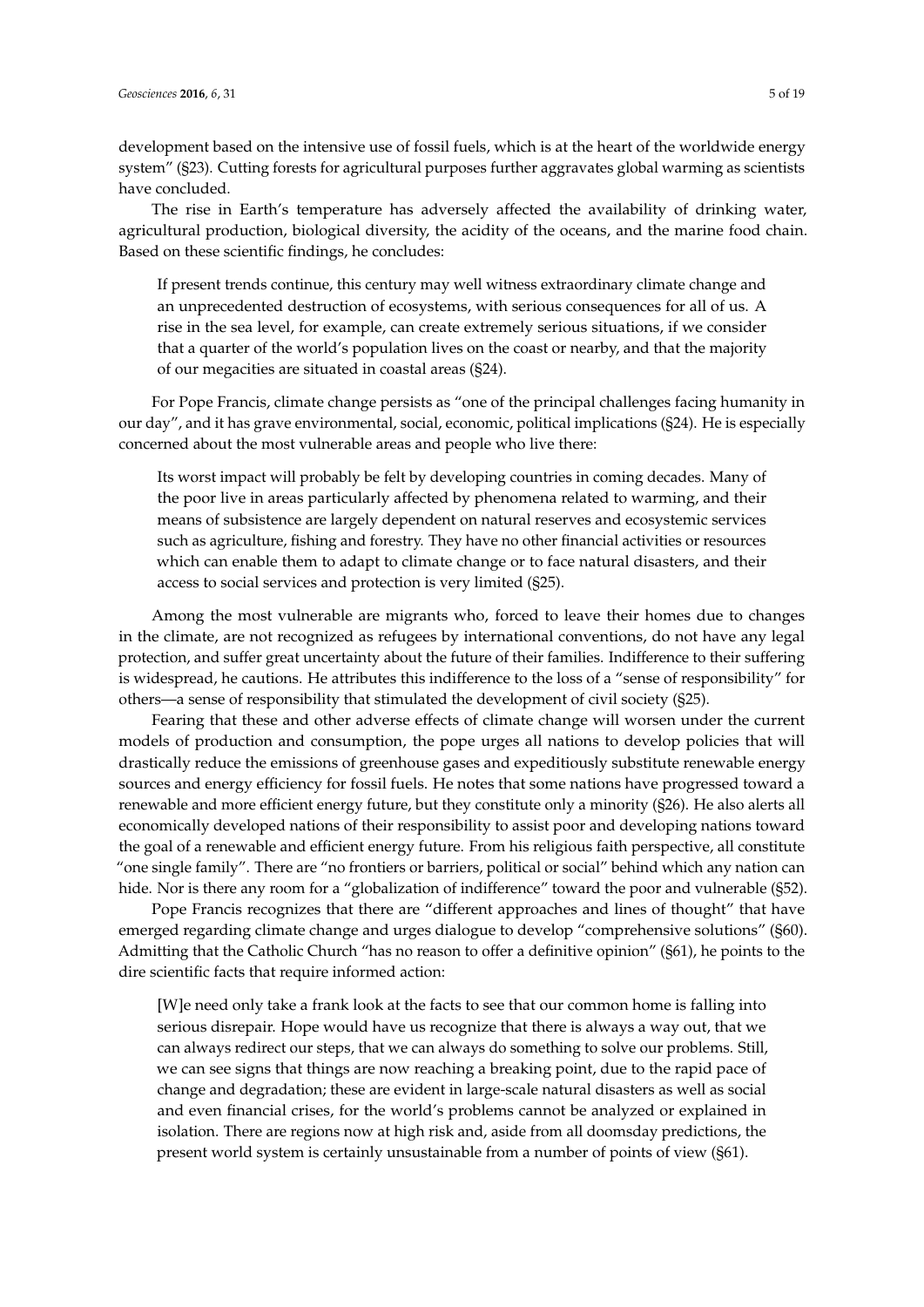Many perspectives must be brought into the conversation to reach a comprehensive solution about climate change, and the pope offers a religious perspective as an example of one way of "interpreting and transforming reality" (§63):

If we are truly concerned to develop an ecology capable of remedying the damage we have done, no branch of the sciences and no form of wisdom can be left out, and that includes religion and the language particular to it. The Catholic Church is open to dialogue with philosophical thought; this has enabled her to produce various syntheses between faith and reason (§63).

Expressing respect for other traditions and welcoming "dialogue with everyone" (§64), he proceeds to show how the Catholic faith motivates Christians "to care for nature and for the most vulnerable of their brothers and sisters" (§64).

Pope Francis draws from biblical and theological sources to highlights the goodness of God's creation and God's valuing all creatures (§65), God's having created out of love (§65), God's love for each creature which unites all "in fond affection" (§92), and God's self-revelation through the visible universe–the "book of nature" which "speaks" of God's love (§84). The pope also highlights the dignity of the human person and the harmonious relationship that each is intended to have with his/her neighbor, Earth and God (§§66–67) and human responsibility to care for God's creation (§68), to cooperate with God in the ongoing work of creation (§80), to praise God for all creatures and "to worship" God "in union with them" (§87), to experience God's presence through the creation (§88), and to experience "a sense of deep communion with the rest of nature (§91), a "universal communion", and a "sense of fraternity [that] excludes nothing and no one" (§92). He culminates the chapter with reflections on Jesus' recognition of God's "paternal relationship" with all creatures (§96), attention to their beauty (§97), living in harmony with them (§98), and "directing them toward their fullness" (§100).

As a theologian who has researched the Catholic theological tradition in depth and found promising foundations for ecological ethics, I know that Pope Francis has appropriated many of the best [\[15\]](#page-16-3). He provides a rationale for Christians to value all creatures intrinsically, to appreciate their beauty, to feel deeply intertwined with them in the web of existence, and to cooperate with them for their mutual flourishing. He proceeds in subsequent parts of *Laudato Si'* to identify components that must be integrated in order to arrive at a comprehensive solution to the environmental crisis. This crisis is complex, he insists realistically, because there are intertwined ecological and social dimensions that must be considered.

Among the components he identifies sequentially that have particular relevance for addressing climate change are the "intrinsic dignity of the world" (§115), the intrinsic value of ecosystems "independent of their usefulness" to humans (§140), rethinking "the goals, effects, and overall context and ethical limits" of human activity (§132), the complexity of ecosystems and their networks (§134), humans as "part of nature, included in it, and thus in constant interaction with it" (§139), consideration for the poor and vulnerable who are most adversely affected by climate change that their activities did not force and "special care for indigenous communities and their cultural traditions" (§146), seeking the common good of all (§§156–158), the perils to future generations if greenhouse gas emissions are not reduced (§169), the injustice of requiring poor and developing countries to reduce emissions comparable to more industrialized countries that have caused the climate crisis (§170), the need for decision-makers to courageously counter short-term mindsets with long-term responsibility (§181), transparency in decision-making and striving for consensus (§183), and redefining the notion of progress to include quality of life (§194). Underlying these components are attitudes that must change and actions that must be taken in all areas of human functioning.

Thus, addressing human-forced climate change and the other environmental issues requires no less than an "ecological conversion", Pope Francis insists. The conversion he envisions is from self-centered consumerism, wastefulness, ecological degradation and destruction, thinking of ourselves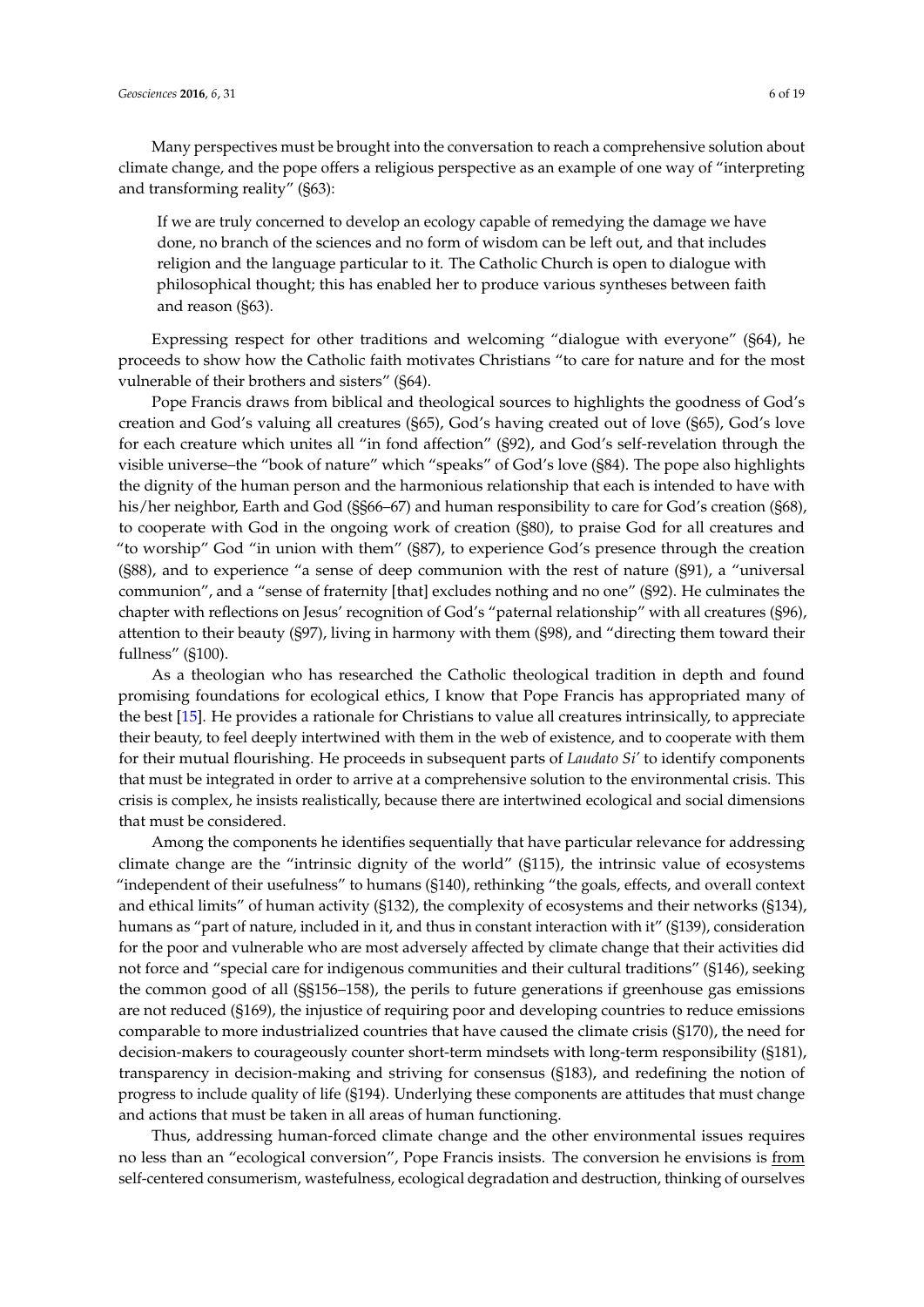apart from and dominating other creatures, allowing the economic–technological paradigm to drive our decision-making, and failing to care about and for the poor and vulnerable whose suffering is exacerbated by the many manifestations of ecological degradation to recognizing our destructive individual and collective actions that are harming vulnerable people, other creatures and Earth, realizing that we are interconnected with them, seeking reconciliation with them, and joining all in "a splendid universal communion" of loving awareness in our thoughts, attitudes, and actions (§220).

Pope Francis offers Christians some suggestions for an ecological spirituality that is grounded in their faith and may motivate their "more passionate concern for the protection of our world" (§216). Pointing to his namesake, the 12th century Saint Francis of Assisi, who had a "healthy relationship with creation", the pope urged Christians to recognize "errors, sins, faults and failures", to seek a "heartfelt repentance and desire to change" (§218). Because problems "must be addressed by community networks and not simply by the sum of individual good deeds", the "ecological conversion needed to bring about lasting change is also a community conversion" (§219). Thus, the ecological conversion that he envisions is both interior and exterior. It is a conversion that begins within the person and is demonstrated outwardly through action in solidarity with others. For Pope Francis, an ecological conversion manifests the "sublime fraternity with all creation which Saint Francis of Assisi so radiantly embodied" (§221).

Pope Francis's call to action has energized over 900,000 Catholics and 300 Catholic organizations throughout the world that network as the Global Catholic Climate Movement out of a "shared sense of responsibility to care for God's beautiful, life-giving creation" [\[16\]](#page-16-4). United by their religious faith and inspired by Pope Francis, his predecessors, and fellow bishops, the Movement describes itself as guided by the virtue of prudence ("right reason applied to action") and accepting findings by the Intergovernmental Panel on Climate Change that greenhouse gas emissions are contributing to "harmful changes to the planetary systems" which endanger God's creation and all people—especially the poor [\[17\]](#page-16-5). After having appealed to all nations to sign the Parish Agreement, the Movement is leading an effort to reach all national and local governments in the world with this basic message:

Climate change affects everyone, but especially the poor and most vulnerable people among us. Inspired by Pope Francis and the Laudato Si' encyclical, we call on you to drastically cut carbon emissions to keep the global temperature rise below the dangerous **1.5** °C threshold, and to aid the world's poorest in coping with climate change impacts [\[18\]](#page-16-6).

One of the organizational members of the Global Catholic Climate Movement that is most prominent in the United States is the Catholic Climate Covenant [\[19\]](#page-16-7) which partners with the U.S. Conference of Catholic Bishops, Catholic Relief Services, religious orders, and other major Catholic organizations [\[20\]](#page-16-8). Among the many achievements of the Covenant are initiating the St. Francis Pledge through which individuals and institutions commit to mitigate the climate crisis [\[21\]](#page-16-9), collaborating with the U.S. Conference of Catholic Bishops to stimulate scholarly thinking about the climate crisis and disseminating educational materials to parishes throughout the United States aimed at informing their approximately 70 million Catholics [\[22\]](#page-16-10), and commissioning twenty-five Catholic Climate Ambassadors to teach about human-forced climate change and advocate its resolution [\[23\]](#page-16-11).

Months prior to the issuance of *Laudato Si'*, Covenant staff gathered representatives of twenty Catholic organizations in the Washington DC area to plan a coordinated response to the media, the circulation of synopses of the encyclical, initiation of encyclical study guides for parish use, and actions aimed at advocating national action on climate change. Staff representing various levels of Catholic community life were involved in this planning—departments at the U.S. Conference of Catholic Bishops, dioceses, catechetical offices, institutions of higher learning, and religious orders (e.g., Franciscans and Jesuits). The week prior to and months after the encyclical was issued, Covenant staff worked with other Catholic organizations to call attention to Pope Francis's teachings in the encyclical and his speeches during his visit to the United States in September 2015 and the Vatican's efforts during the 21st Conference of the Parties to the United Nations Framework Convention on Climate Change held near Paris in December 2015. The Covenant also participated in efforts to urge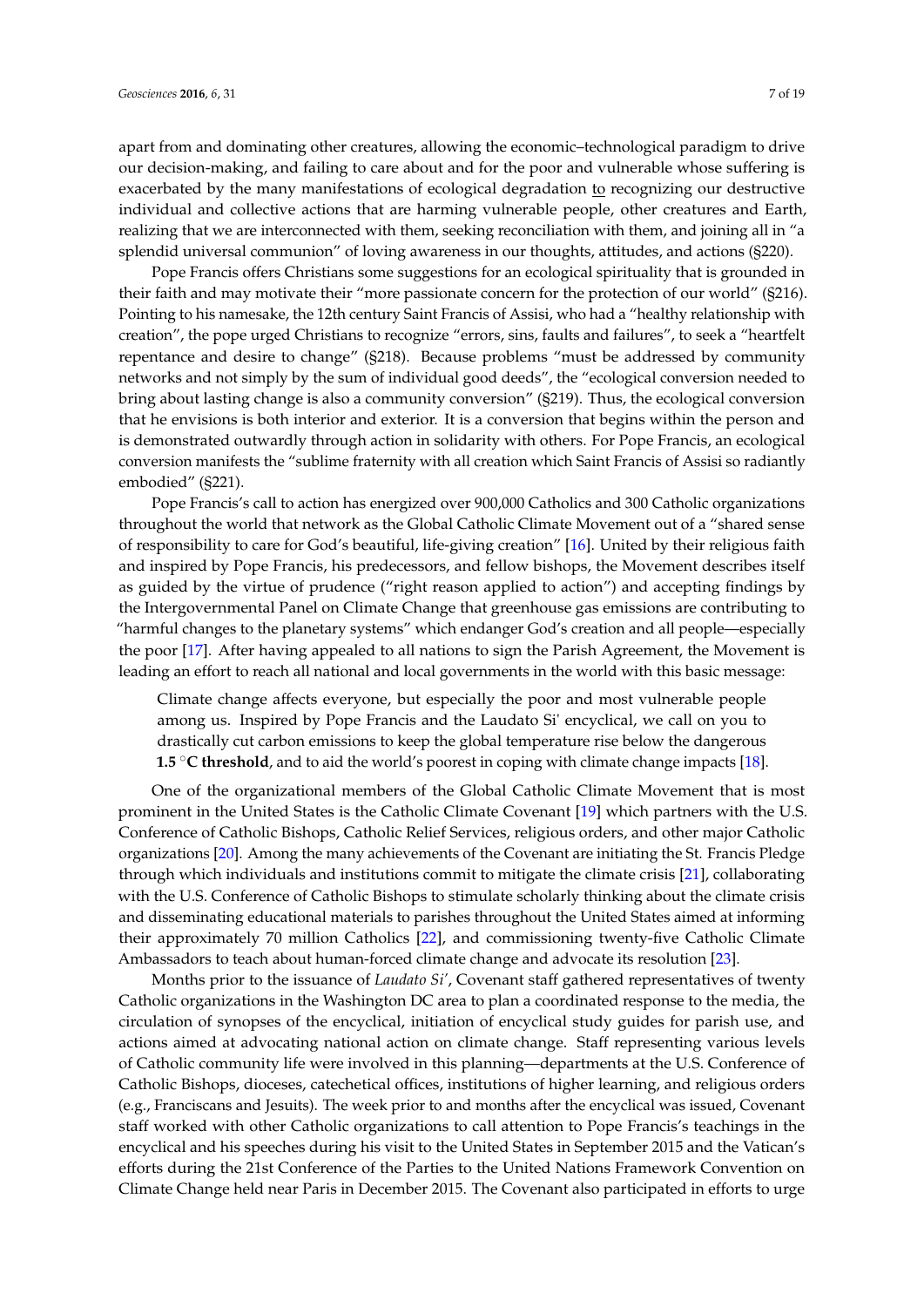the U.S. Congress to contribute to the Green Climate Fund, act on legislation to curb the use of fossil fuels, promote energy efficiency, and move toward a renewable energy future. Covenant staff and partners continue to educate on climate change and advocate action at all levels of Catholic life [\[24\]](#page-16-12).

Many efforts are underway within dioceses of the United States to study and reflect on *Laudato Si'* and to apply the teachings of the encyclical to parish life. One example is an action plan within the Archdiocese of Atlanta for implementing *Laudato Si'* that was prepared by professors at the University of Georgia at the request of Atlanta's Archbishop Wilton D. Gregory. The plan provides a variety of options for energy conservation and efficiency, transportation, water consumption, sustainable landscaping, recycling, assisting vulnerable populations, and political action that parishes and families can consider initiating [\[25\]](#page-16-13). Among the guides for studying the encyclical and applying it individually and in parish life is *Laudato Si' Study & Action Guide for Individuals & Small Groups* prepared by the Columban Center for Advocacy and Outreach based in Washington DC [\[26\]](#page-16-14). The extent to which these efforts will reach the 70 million Catholics in the United States will be determined in large part by the bishops of dioceses and the priests of parishes within those dioceses due to the diffusive nature of authority and responsibility in the Catholic Church [\[27\]](#page-16-15).

# **4. Patriarch Bartholomew, Eastern Orthodox Christianity, and Climate Change**

In *Laudato Si',* Pope Francis lauded the efforts of Ecumenical Patriarch Bartholomew of Constantinople [\[28\]](#page-16-16) who has been raising awareness of biological diversity loss, the degradation and destruction of ecological systems, and threats to the life-sustaining capacity of Earth from the beginning of his patriarchate in 1991 to the present. Several expeditions of religious leaders, scientists, environmentalists, journalists, and policy makers that he has led to imperiled rivers and seas (e.g., the Danube, Amazon, and Mississippi rivers and the Mediterranean, Black, Baltic, and Adriatic seas) have attracted world-wide attention [\[29\]](#page-16-17) (pp. 10–15), but his prominence escalated, especially among the media and environmental organizations, when he categorized ecologically destructive actions as sinful:

For human beings to cause species to become extinct and to destroy the biological diversity of God's creation; for human beings to degrade the integrity of the earth by causing changes in its climate, by stripping the earth of its natural forests, or destroying its wetlands; for human beings to injure other human beings with disease; for human beings to contaminate the earth's waters, its land, its air, and its life, with poisonous substances–these are sins [\[30\]](#page-16-18) (p. 99).

The first religious leader to proclaim the sinfulness of ecologically destructive acts, Patriarch Bartholomew urged prayer and repentance "for the forgiveness of sins committed both willingly and unwillingly. And it is certainly God's forgiveness, which we must ask, for causing harm to His own creation" (p. 99).

The "Green Patriarch" concluded to the sinfulness of environmental degradation in 1997 approximately seven weeks prior to the opening of the 3rd Conference of the Parties to the UN Framework Convention on Climate Change in Kyoto, Japan. After explaining the religious basis for how people who believe in God should act—a basis shared by other symposium participants—and referring to the upcoming conference in Kyoto, he exclaimed:

It is with that understanding that we call on the world's leaders to take action to halt the destructive changes to the global climate that are being caused by human activity. And we call on all of you here today to join us in this cause. This can be our important contribution to the great debate about climate change. We must be spokespeople for an ecological ethic that reminds the world that it is not ours to use for our own convenience. It is God's gift of love to us and we must return his love by protecting it and all that is in it (p.100).

That the world is God's "gift of love" is key to understanding the traditional Orthodox Christian theology and spirituality that ground Patriarch Bartholomew's commitment to environmental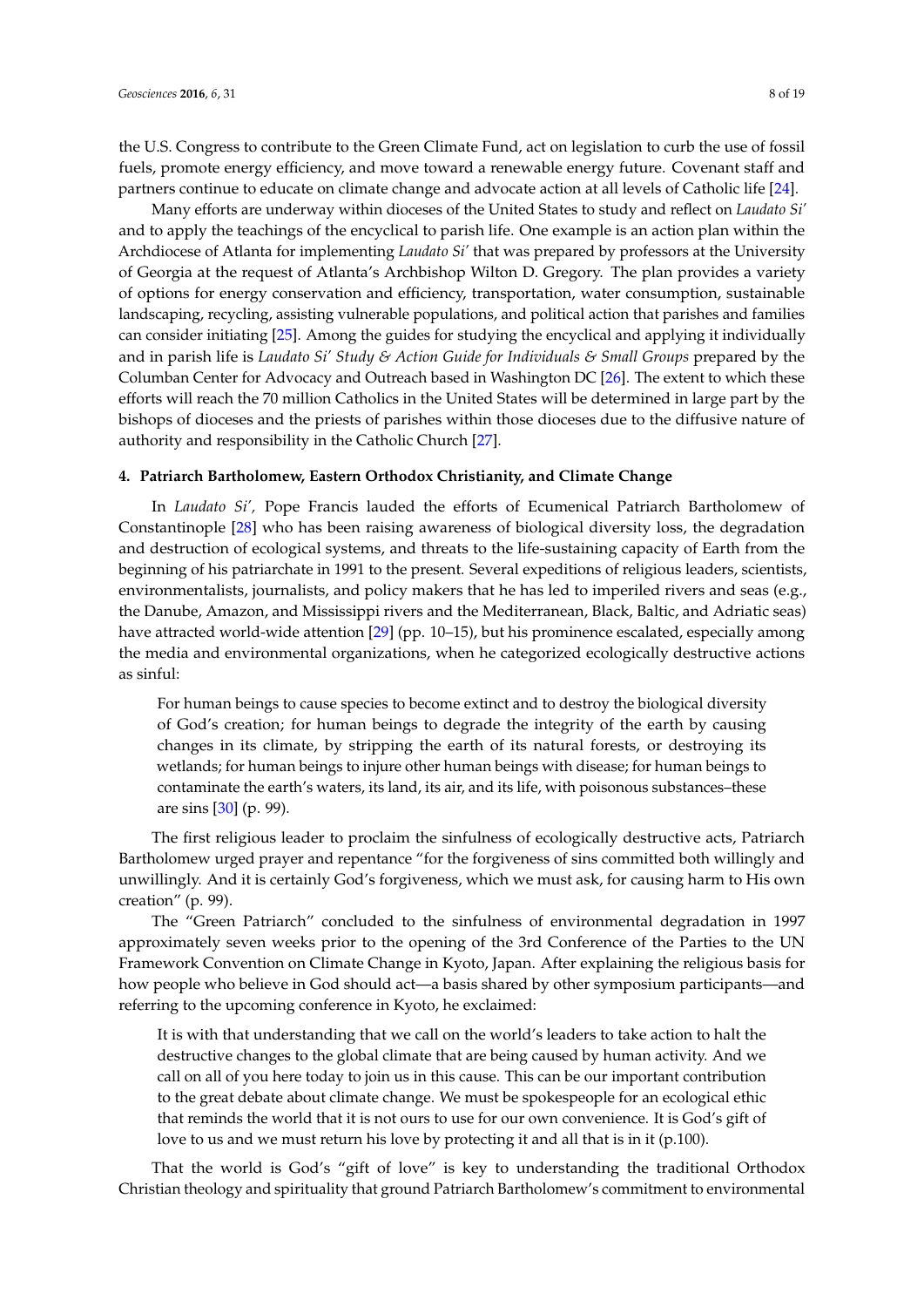protection. From the Orthodox perspective, the true nature of God is love, God created the world out of love, and the world is like an icon—a symbol of God the Creator—through which the faithful are invited to contemplate God [\[29\]](#page-16-17) (pp. 20–21). The world is where the "divine and human meet in the slightest detail contained in the seamless garment of God's creation, in the last speck of dust" [\[31\]](#page-16-19).

The relationship of humans to the world as a gift does not mean that it is a possession, the patriarch teaches. As God's gift, there are "certain boundaries established by the giver", and within these boundaries are two conditions: One is "to protect the gift" that is the world so it is preserved from harm. The second condition is to show "self-restraint" (*enkrateia*) when consuming its goods [\[32\]](#page-17-0) (p. 107). Understanding the world as a symbol through which God is contemplated and as a gift from God to protect and use with restraint are teachings that permeate Patriarch Bartholomew's homilies, addresses, and statements.

Protecting God's gift of the creation is a spiritual responsibility, he insists [\[29\]](#page-16-17) (p. 4). He follows his predecessor, Ecumenical Patriarch Dimitrios, who had established the first day of September as a day for all Orthodox Christians to offer prayers for protection and preservation of God's creation (p. 6). In 2015, Pope Francis joined this Eastern Orthodox celebration by declaring 1 September the World Day of Prayer for all Catholic Christians [\[33\]](#page-17-1).

Bringing Orthodox, Catholic, and other Christian leaders together to raise ecological awareness has been a hallmark of the Bartholomew's patriarchate. To facilitate understanding environmental problems, he began early in his ecclesial position to seek scientific information about ecological degradation, the loss of biological diversity, and threats to the biosphere of Earth. He established the Religion and Scientific Committee in 1994 to "share the responsibility for our pollution of the earth and the obligation to find tangible ways of healing the natural environment" [\[29\]](#page-16-17) (p. 9). His reflections and teachings on the climate crisis well demonstrate his reliance on scientific findings to address this vexing problem.

In his address at the opening of the World Exposition in Aichi, Japan, in September 2005, the patriarch expressed his alarm over the adverse effects of climate change and environmental pollution on "everyone" [\[34\]](#page-17-2) p. 221). The information from the scientific community is "clearly unsettling" from his perspective. He continued with one example:

Dramatic increases of greenhouse gases in our atmosphere–largely due to fossil fuel burning—are causing global warming and in turn leading to melting ice caps, rising sea levels, and spread of disease, drought, and famine. The European heat wave of 2003 could be unusually cool by 2060, while the 150,000 people that the World Health Organization conservatively estimates are already dying annually because of climate change will be but a fraction of the actual number" (p. 211).

A response to this "scientific testimony" by religious communities "has been generally reluctant and gravely inadequate", he admitted. "Unless we take radical and immediate measures to reduce emissions stemming from unsustainable...excesses in the demands of our lifestyle, the impact will be both alarming and imminent" (p. 211).

The ethical ramifications of climate change go beyond environmental preservation, he insisted during his address in Japan:

Religious leaders throughout the world recognize that climate change is much more than an issue of environmental preservation. Insofar as it is human-induced, it is a profoundly moral and spiritual problem. To persist in the current path of ecological destruction is not only folly. It is no less than suicidal, jeopardizing the diversity of the very earth that we inhabit, enjoy, and share. Indeed, we have repeatedly described it as a sin against both the Creator and creation (pp. 211–212).

When pointing to "a handful of affluent nations" that account for "two-thirds of global DGP and half of all global carbon dioxide emissions", he held affluent nations accountable for the effects of their emissions and, at least implicitly, placed their decisions makers among the sinful (p. 212).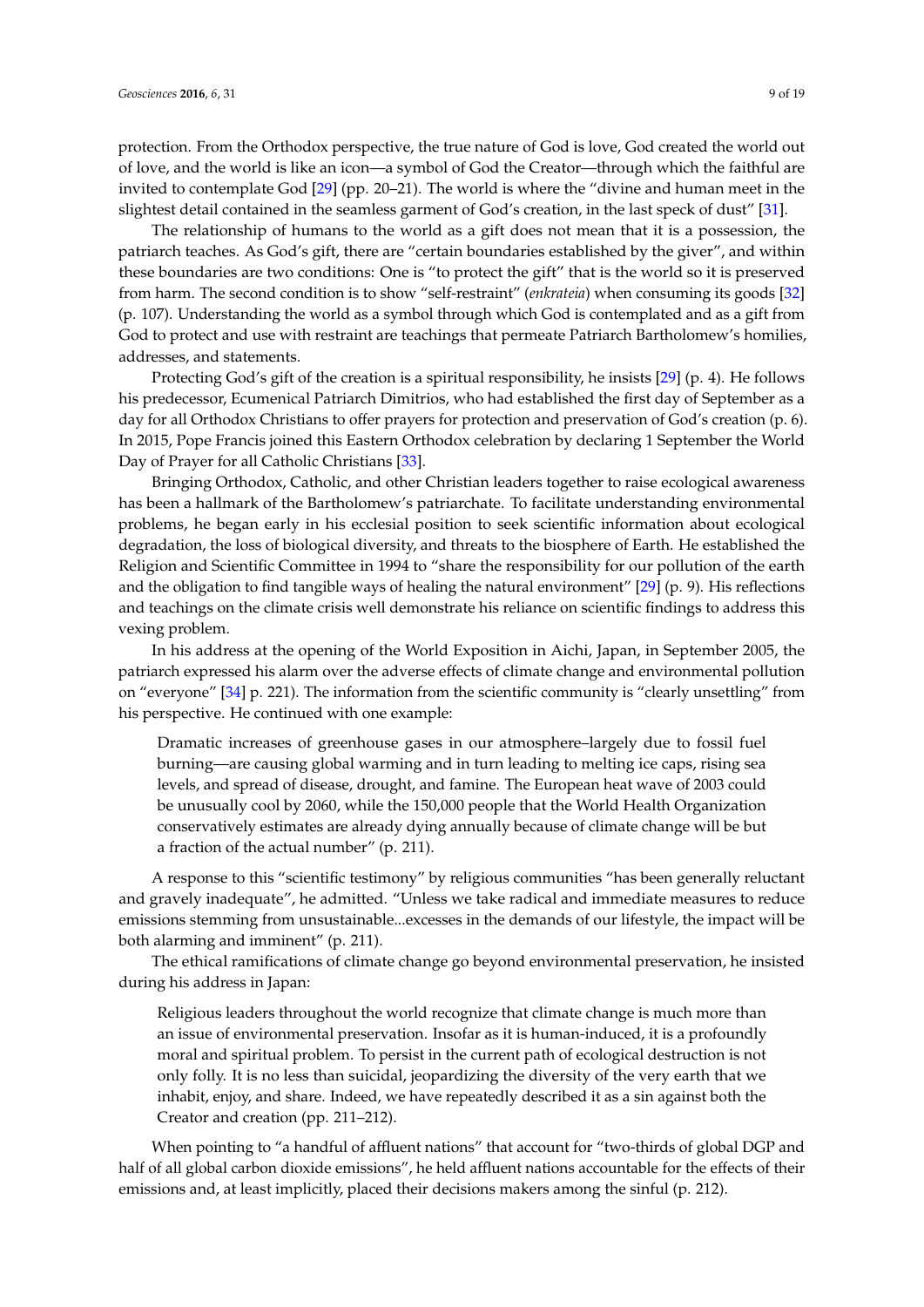In a joint statement with the late Pope John Paul II in 2002, Patriarch Bartholomew identified climate change as "a matter of social and economic justice" [\[35\]](#page-17-3):

For those who will most directly and severely be affected by climate change will be the poorer and more vulnerable nations(what Christian Scriptures refer to as our "neighbor") as well as the younger and future generations (the world of our children, and of our children's children) (pp. 338–339).

The patriarch and the pope recognize the "close link between the economy of the poor and the warming of our planet" and the intimate connection between "conservation and compassion":

Conservation and compassion are intimately connected. The web of life is a sacred gift of God–ever so precious and ever so delicate. We must serve our neighbor and preserve our world with both humility and generosity, in a pespective of frugality and solidarity alike (p. 339).

The two religious leaders also agreed on their need for action within their respective denominations. They recognized that they "must undoubtedly put their own houses in order", and "their adherents must embrace the urgency of the issue":

This process has already begun, although it must be intensified. Religions realize the primacy of the need for a deep change with people's hearts. They are also emphasizing the connection between spiritual commitment and moral ecological practice. Faith communities are well placed to take a long-term view of the world as God's creation (p. 339).

Building on their shared Christian faith, they acknowledged the need to act in solidarity with vulnerable people who are most adversely affected by changes in the global climate:

[W]e have been taught that we are judged on the choices we make. Our virtue can never be assessed in isolation from others but is always measured in solidarity with the most vulnerable. Breaking the vicious circle of economic stagnation and ecological degradation is a choice with which we are uniquely endowed at this crucial moment in the history of our planet" (p. 339).

Clearly, these two religious leaders committed to working with one another to change thinking and acting on climate change.

In several statements during his tenure, Patriarch Bartholomew underscored the need for acting immediately. One example is a message sent to representatives attending COP 19, the decision-making body of the U.N. Framework Convention on Climate Change, who were meeting in Warsaw, Poland in 2013. On the heels of the devastating hurricane that swept the Philippines, he expressed his hope for "prompt practical results" to address the growing escalation of climate change [\[31\]](#page-16-19). Relating scientific, political, and religious perspectives, he warned about the consequences of continuing to fail to take action on climate change:

There will come a point, and it may be very soon, when it is simply too late. Our scientists talk of 'tipping points' and 'abrupt climate change.' Our political leaders talk of the challenges that lie ahead. The Bible speaks of God's grace in giving us many, many chances. But it makes it clear the time will come for all of us when we have to face consequences of our wrongdoing [\[36\]](#page-17-4) (p. 349).

Before it is too late, an "act of repentance" is required, the Patriarch continued, also "a change in our established ways", a "transformation". To achieve this transformation requires "nothing less than a radical reversal of our perspectives and practices" [\[37\]](#page-17-5) (p. 200).

What are the "radical" reversals the Patriarch is urging? He urges replacing consumption with sacrifice, greed with generosity, wastefulness with a spirit of sharing, and an asceticism that "entails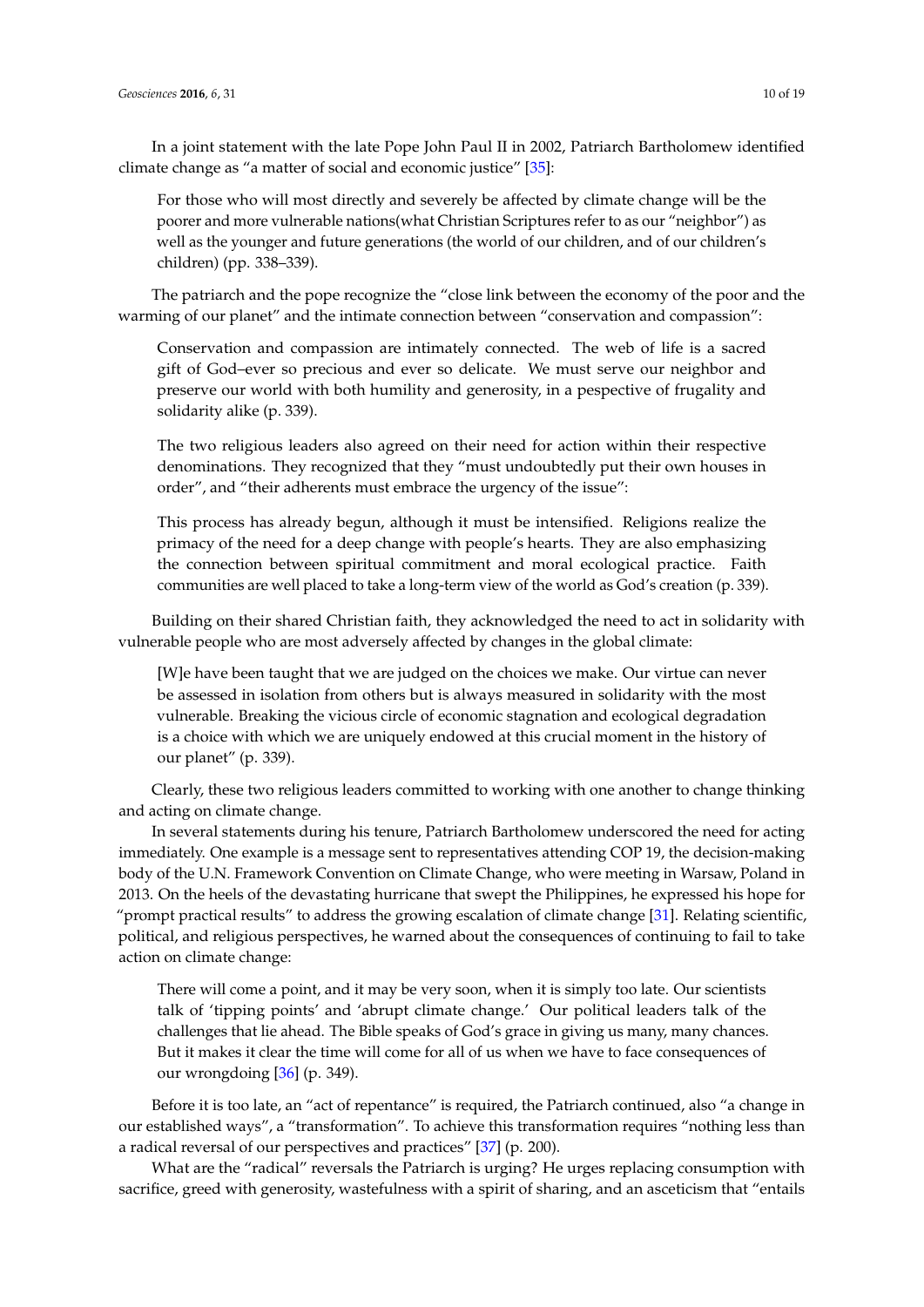learning to give, and not simply to give up". This transformation constitutes "a way of loving, of moving gradually away from what I want to what God's world needs" [\[38\]](#page-17-6) (p. 203). Christians are also called by God "to accept the world as a sacrament of communion, as a way of sharing with God and our neighbours on a global scale", and to live with the conviction that "the divine and the human meet in the slightest detail in the seamless garment of God's creation, in the last speck of dust of our planet" [\[31\]](#page-16-19).

Clearly, Patriarch Bartholomew and Pope Francis share a similar approach to the transformation that is needed to mitigate the climate crisis. The pope's appreciation for the Patriarch's thinking is obvious in *Laudato Si'*, and the Patriarch's support for *Laudato Si'* was visibly demonstrated when sending his distinguished representative, Metropolitan John (Zizioulas) of Pergamon, to the Vatican when the encyclical was issued publicly on 18 June 2015 [\[39\]](#page-17-7). This united front of Eastern Orthodoxy and Roman Catholicism on climate change may have some influence on the approximately 260 million adherents of Eastern Orthodoxy and 1.2 billion Roman Catholics in the world.

# **5. Islamic Clerics, Leaders, and Scholars on Climate Change**

Issued prior to COP 21, the *Islamic Declaration on Global Climate Change* [\[40\]](#page-17-8) resulted from the International Climate Change Symposium held in Istanbul in August 2015 at which senior international development policy makers, leaders of faith groups, academics, and other Islamic experts sought "broad unity and ownership from the Islamic community" for acting on the climate crisis  $[41]$ . A group of "top academics" had drafted the declaration and circulated it widely prior to the symposium where the draft was discussed and finalized [\[40\]](#page-17-8).

The symposium participants considered 2015 "a watershed year for the climate movement" in light of the fact that government representatives would be converging in Paris where they are expected to forge "a new, international climate agreement that is robust, ambitious and commensurate with the scientific imperatives outlined by the Intergovernmental Panel on Climate Change". Convinced that "a bigger, broader and stronger citizens' movement" was essential to influence the nations' delegates to forge an agreement that will mitigate the climate crisis, the symposium participants committed to conveying the Islamic faith perspective in a way that might inspire the COP nations toward a positive outcome of their deliberations.

The Islamic faith-based rationale for confronting the climate crisis appears succinctly in the preamble of the declaration:

God—Whom we know as Allah—has created the universe in all its diversity, richness and vitality: the stars, the sun and moon, the earth and all its communities of living beings. All these reflect and manifest the boundless glory and mercy of their Creator. All created beings by nature serve and glorify their Maker, all bow to their Lord's will. We human beings are created to serve the Lord of all beings, to work the greatest good we can for all the species, individuals, and generations of God's creatures.

Following this statement of faith, the signatories reflected on scientific findings about the gradual fluctuations in the Earth's climate:

Our planet has existed for billions of years and climate change in itself is not new. The earth's climate has gone through phases wet and dry, cold and warm, in response to many natural factors. Most of these changes have been gradual, so that the forms and communities of life have adjusted accordingly. There have been catastrophic climate changes that brought about mass extinctions, but over time, life adjusted even to these impacts, flowering anew in the emergence of balanced ecosystems such as those we treasure today. Climate change in the past was also instrumental in laying down immense stores of fossil fuels from which we derive benefits today."

"Ironically", they continued, "our unwise and short-sighted use of these resources is now resulting in the destruction of the very conditions that have made our life on earth possible". Humans have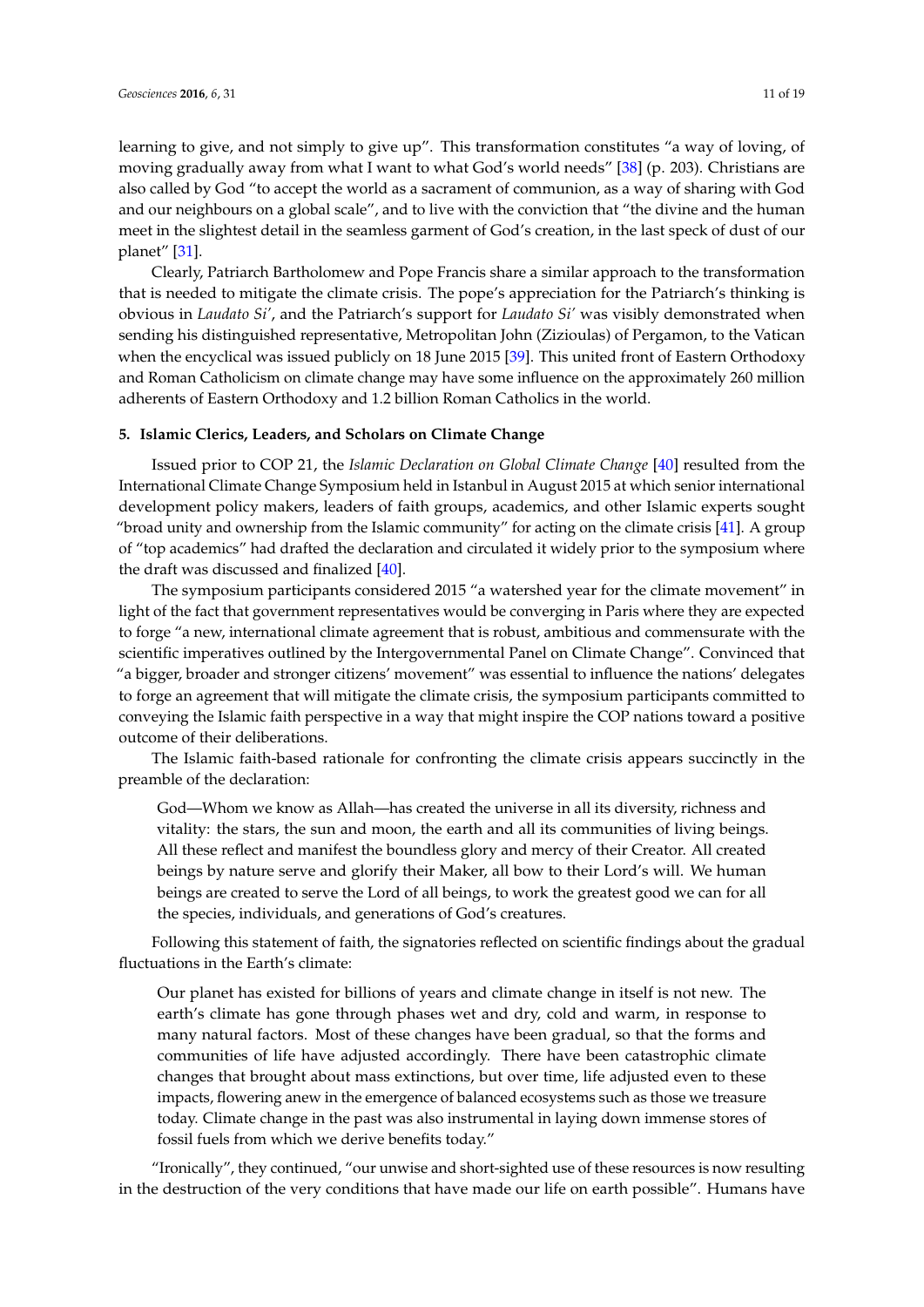become "a force dominating nature" that has ushered Earth into a new age that is currently described in geological terms as the "Anthropocene, or 'Age of Humans'".

This new age is highly problematic for Muslims who are committed to Islam, the signatories conclude. Humans are supposed to be caretakers of Earth, they are intended by God to "savor" the "gifts" of Earth, and they are accountable to God for their actions. However:

Excessive pollution from fossil fuels threatens to destroy the gifts bestowed on us by God, whom we know as Allah—gifts such as a functioning climate, healthy air to breathe, regular seasons, and living oceans. But our attitude to these gifts has been short-sighted, and we have abused them. What will future generations say of us, who leave them a degraded planet as our legacy? How will we face our Lord and Creator?

The signatories point to manifestations of the "corruption...that humans have caused" due to their "relentless pursuit of economic growth and consumption". Global climate change is their "present concern", but also looming are the contamination and "befoulment of the atmosphere, land, inland water systems, and seas", the erosion of soil, "deforestation and desertification", and damage to human health, including a host of modern-day diseases".

Citing the past ten years of climate assessments by the United Nations Environment Programme and the latest report of the Intergovernmental Panel on Climate Change, the signatories list reasons for their concerns about the over-use of fossil fuels that are forcing changes on the global climate: Ecosystems and human cultures that are currently at risk; extreme weather in the form of heat waves, heavy precipitation, and coastal flooding; the poor and disadvantaged communities in all countries that are most adversely affected; predictions of effects on biodiversity; adverse effects on ecosystems and the overall global economy; and predictions of abrupt and irreversible changes in the core physical systems of Earth. From these warnings, they conclude to the need for an "urgent and radical reappraisal" of how humans are using fossil fuels, and they criticize the "present deadlock" in international climate change negotiations that has occurred in the COPs to the U.N. Framework Convention on Climate Change.

Furthermore, they express their alarm over the "rising per capita consumption combined with the rising human population" and "the multi-national scramble now taking place for more fossil fuel deposits under the dissolving ice caps in the arctic regions", the human consumption of "much of the non-renewable resources which have taken the earth 250 million years to produce–all in the name of economic development and human progress", the "combined impacts of rising per capita consumption combined with the rising human population", and the "multi-national scramble now taking place for more fossil fuel deposits under the dissolving ice caps in the arctic regions". Alarmed by this obsession with fossil fuels, the signatories exclaim, "We are accelerating our own destruction through these processes".

Looking for benchmarks that might mitigate the climate crisis, they point to Earth scientists' conclusion that a rise of two degrees centigrade in global temperature, which had been identified as the "tipping point" for climate disaster, is "very unlikely to be avoided" if present activities continue. They point to other leading scientists who consider 1.5 degrees centigrade to be a more likely "tipping point" which, when reached, would expose "countless other creatures to drought, hunger and flooding". They lament that the "brunt of this will continue to be borne by the poor". From their faith perspective, all countries, "especially the more developed nations," must "increase their efforts and adopt the pro-active approach needed to halt and hopefully eventually reverse the damage being wrought".

To strive to reduce this predicted damage, the signatories call for action by delegates at the forthcoming COP 21, by wealthy nations and oil-producing people of all nations and their leaders, by corporations, finance, and the business sector, by all groups, and by all Muslims. They begin by citing pertinent passages from the *Qur'an* that motivate their call to all to take action on the climate crisis.

Among the motivating principles of faith that the signatories identify are their beliefs in "God is the Lord and Sustainer of all beings, "the One Creator", "the Maker, the Giver of Form", who "has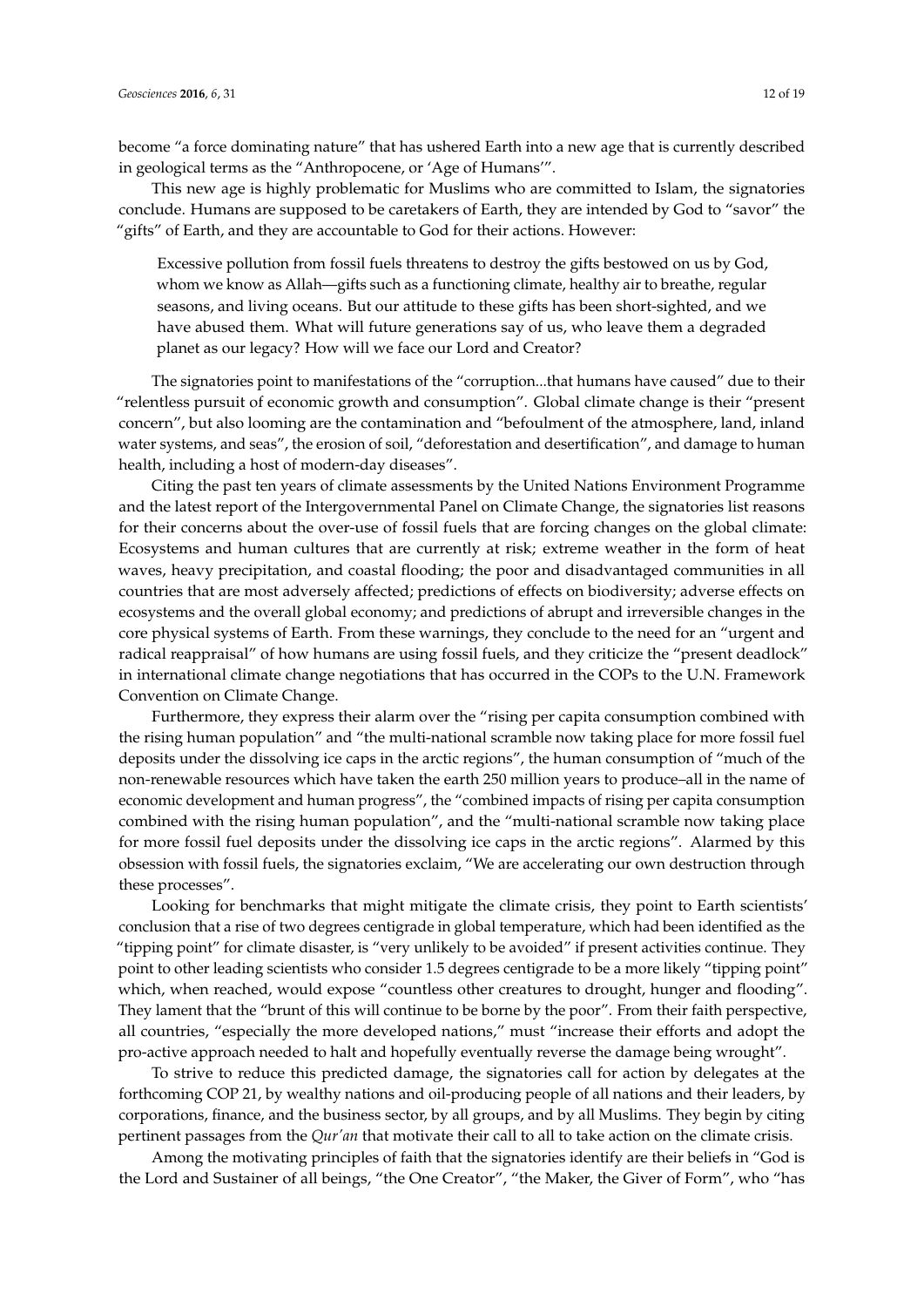perfected every thing He has created", who "encompasses all of His creation", who "created the Earth in perfect equilibrium", and who values all creatures. The signatories move to their faith-based view of the human role within God's creation and explain that God, out of "immense mercy" has given humans "fertile land, fresh air, clean water and all the good things on Earth that makes our lives here viable and delightful". Though humans constitute "a miniscule part of the divine order", we are "exceptionally powerful beings" who are responsible to God for establishing "good" and averting "evil" and who are accountability to God for their actions. The "creation of the heavens and the earth" are "far greater" than humankind, most humans "do not know it". Thus, they have corrupted the earth. They need to change their destructive ways and follow the example of Prophet Muhammed who "[d]eclared and protected the rights of all living beings", "prohibited killing living beings for sport, guided his companions to conserve water even in washing for prayer, forbade the felling of trees in the desert," established "protected areas (himas) for the conservation and sustainable use of rangelands, plant cover and wildlife", lived "a frugal life, free of excess, waste, and ostentation", renewed and "recycled his meagre possessions by repairing or giving them away", ate "simple, healthy food, which only occasionally included meat", took "delight in the created world", and was "a mercy to all beings". Evoking the Prophet's teachings and way of life has high significance for Muslims.

From this faith perspective and recognition of transgressions against their faith, the signatories of the *Islamic Declaration* call upon the delegates to COP 21 of the U.N. Framework Convention on Climate Change and the Meeting of the Parties to the Kyoto Protocol to be held in Paris in December 2015 "to bring their discussions to an equitable and binding conclusion, bearing in mind" the "scientific consensus on climate change, which is to stabilize greenhouse gas concentration in the atmosphere at a level that would prevent dangerous anthropogenic interference with the climate systems" and to set "clear targets and monitoring systems", remembering the "dire consequences to planet earth if we do not do so". The signatories express the "enormous responsibility" of the delegates at COP 21 on behalf of "the rest of humanity, including leading the rest of us to a new way of relating to God's Earth".

Exhorting the other categories of people at various levels of governance to responsible action, the tasks the signatories identify appear formidable, and their moral obligations heavy. To the wealthy nations and oil producing states, the signatories ask them to lead the way in "phasing out their greenhouse gas emissions as early as possible and no later than the middle of the century"; to provide "generous financial and technical support to the less well-off to achieve a phase-out of greenhouse gases as early as possible"; to recognize "the moral obligation to reduce consumption so that the poor may benefit from what is left of the earth's non-renewable resources"; to stay within "the '2 degree' limit, or, preferably, within the '1.5 degree' limit, bearing in mind that two-thirds of the earth's proven fossil fuel reserves remain in the ground"; to re-focus "their concerns from unethical profit from the environment, to that of preserving it and elevating the condition of the world's poor"; and, to invest in the creation of "a green economy".

The signatories call "people of all nations and their leaders to "phase out greenhouse gas emissions as soon as possible in order to stabilize greenhouse gas concentrations in the atmosphere"; to commit "to 100% renewable energy and/or a zero emissions strategy as early as possible, to mitigate the environmental impact of their activities"; to invest in "decentralized renewable energy, which is the best way to reduce poverty and achieve sustainable development"; to pursue growth wisely and in moderation, "placing a priority on increasing the resilience of all, and especially the most vulnerable, to the climate change impacts already underway and expected to continue for many years to come"; to initiate "a fresh model of wellbeing, based on an alternative to the current financial model which depletes resources, degrades the environment, and deepens inequality"; and to prioritize "adaptation efforts with appropriate support to the vulnerable countries with the least capacity to adapt. And to vulnerable groups, including indigenous peoples, women and children".

Corporations, finance, and the business sector are called to shoulder "the consequences of their profit-making activities, and take a visibly more active role in reducing their carbon footprint and other forms of impact upon the natural environment"; to commit themselves "to 100% renewable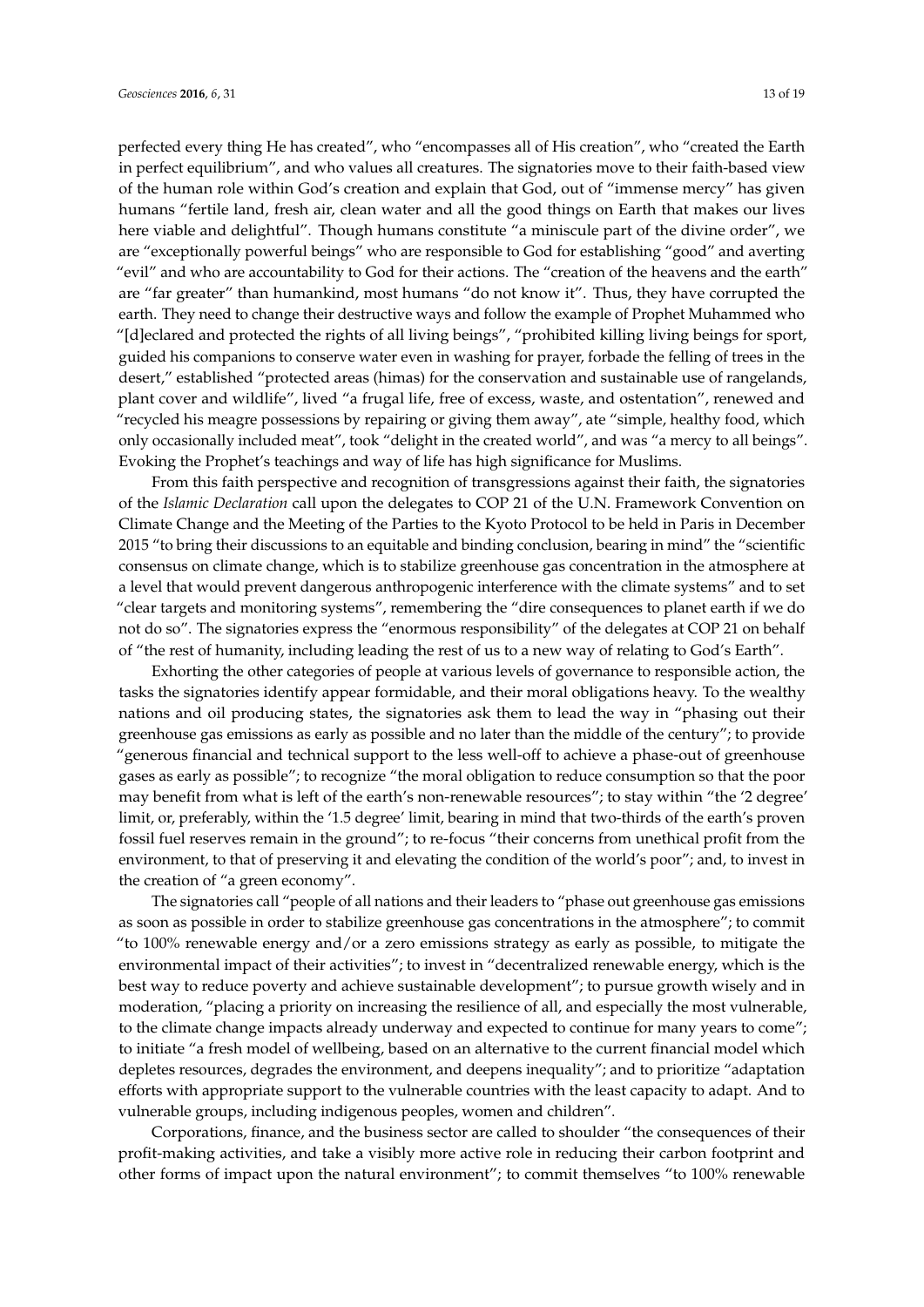energy and/or a zero emissions strategy as early as possible and shift investments into renewable energy"; to change "from the current business model which is based on an unsustainable escalating economy, and to adopt a circular economy that is wholly sustainable"; to heed "to social and ecological responsibilities, particularly to the extent that they extract and utilize scarce resources"; and to assist in "the divestment from the fossil fuel driven economy and the scaling up of renewable energy and other ecological alternatives".

All groups are called to "join us in collaboration, co-operation and friendly competition in this endeavour". The signatories "welcome the significant contributions" made by other religious faiths so all can be "winners in this race". They continue with hope: "If we each offer the best of our respective traditions, we may yet see a way through our difficulties".

The signatories' final call is to "all Muslims wherever they may be" and lists "heads of state", "political leaders", "people in the business community", "delegates to the UN Framework Convention on Climate Change", "religious leaders and scholars", "mosque congregations", "Islamic endowments", "educators and educational institutions", "community leaders", "civil society activists", "non-governmental organisations", and "communications and media". Obviously, they are striving to be inclusive of Muslims in all occupations. Siting a phrase from the *Qur'an*, the signatories recalled a meaningful warning: "Do not strut arrogantly on the earth. You will never split the earth apart nor will you ever rival the mountains' stature' (*Qur'an* 17: 37)". The *Islamic Declaration on Global Climate Change* closes with a teaching by the Prophet Mohammad underscoring his valuation of Earth and each Muslim's responsibility and accountability to God for functioning appropriately: "The world is sweet and verdant, and verily Allah has made you stewards in it, and He sees how you acquit yourselves (Hadīth related by Muslim from Abu Sa'īd Al-Khudrī)".

This call to all Muslims could have immense ramifications for mitigating the climate crisis if the imams in mosques are committed to reminding the current two billion and rapidly increasing number of Muslims of their moral responsibilities as taught in the *Qur'an* and by their revered prophet [\[42](#page-17-10)[,43\]](#page-17-11). Imams and representatives of institutions of higher learning are among the signatories of the *Islamic Declaration* and could be instrumental in assuring that these responsibilities are included in imam training. Other signatories include the Climate Action Network International based in Lebanon which endeavors to influence Arab climate policy and raise the priority of the issue among the public and governments [\[44\]](#page-17-12), the Green Mosque Initiative which encourages energy efficiency in mosques [\[45\]](#page-17-13), the Indonesian Council of Ulema, and the Saudi Wildlife Authority. Though not a signatory of the Islamic Declaration per se, the organization known as Green Muslims is engaged in community action and education [\[46\]](#page-17-14). One chapter in the United States is Wisconsin Green Muslims (formerly the Islamic Environmental Group of Wisconsin) that has been drawing deeply upon Islam for ten years when educating, acting, demonstrating, and advocating the efficient use of energy, decrease in fossil fuel reliance, and a renewable energy future [\[47\]](#page-17-15).

## **6. Discussion and Conclusions**

Judaism represented by Rabbi Arthur Waskow, Christianity by Pope Francis of the Roman Catholic Church and Ecumenical Patriarch Bartholomew of Eastern Orthodoxy, and Islam by the signatories of the *Islamic Declaration on Global Climate Change* share a basic faith in God as the Creator of the world to whom they believe they are responsible for how they function in relation to one another and to God's creation. Among these responsibilities are to care for and use God's creation with restraint, demonstrate concern for the poor, vulnerable, and future generations, and account to God for their actions. While these are basic faith perspectives common to the Abrahamic religions, each religion has unique ways of expressing its faith in worship, word, and deed. These faith-based expressions constitute attempts to convey why and how to live meaningfully in relation to others persons, the world of diverse entities God made possible, and God.

The subjects of this article also share a reliance on climate and other Earth sciences that study the constituents of the world to make informed decisions about actions to take individually, by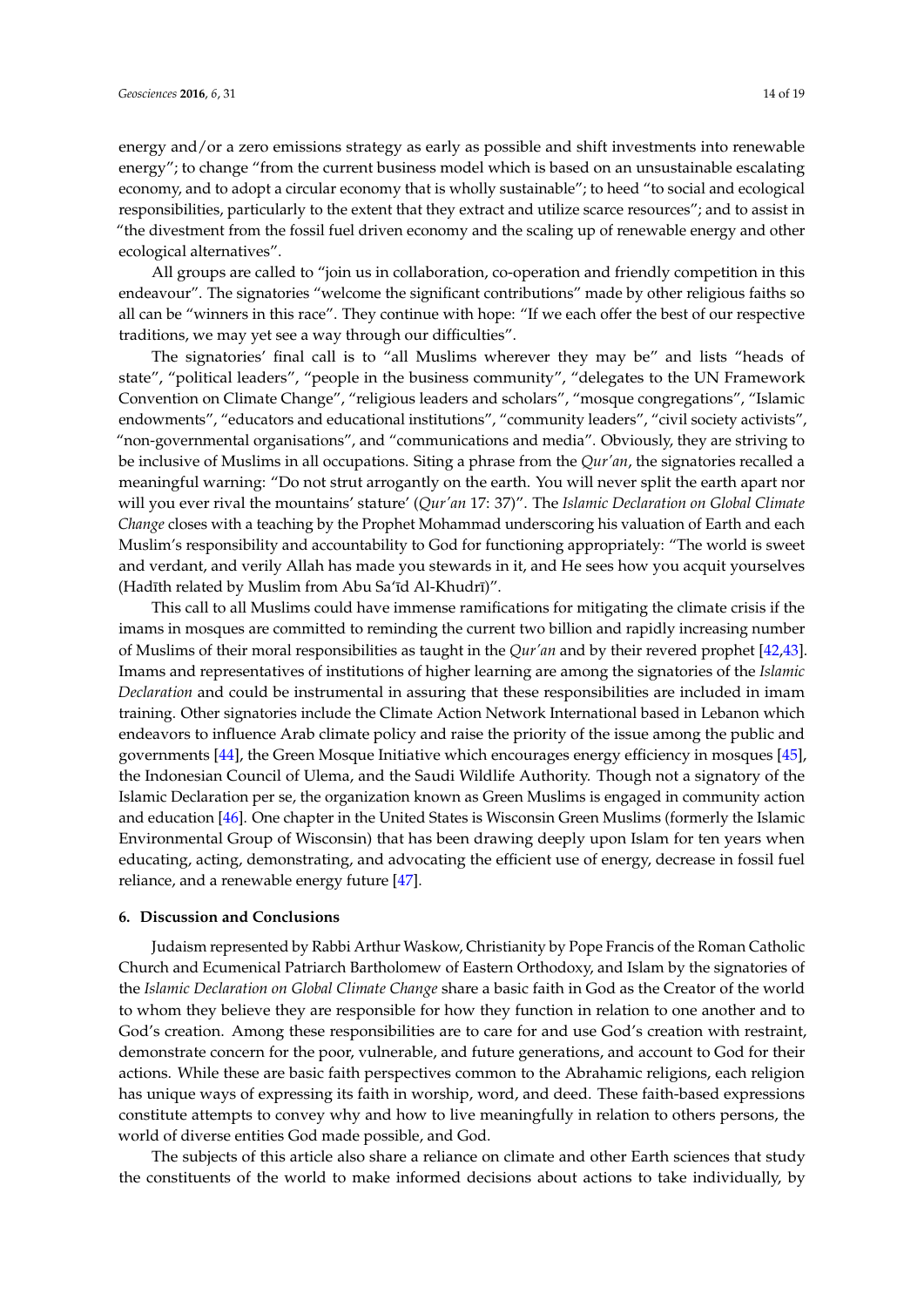their religious communities, and in the public square. For these efforts, they need the best possible conclusions that Earth scientists can draw from their research—predictions of adverse effects from a warming planet, ranges of certainty pertaining to these predictions in the future, and methods for mitigating the effects of human-forced climate change. These religious leaders and representative organizations also rely upon the social sciences for knowing the pros and cons of adaptation strategies and how to implement the most effective and acceptable from their faith-based moral perspectives.

In addition to the four aforementioned religious leaders and organizations, others have relied upon scientific conclusions about climate change when advocating action at various levels of governance. Anglican, Baptist, Churches of Christ, Evangelical Lutheran, Methodist, Presbyterian, Quaker, United Church of Christ, Unitarian Universalist, and the churches of Scotland and Sweden are among other Christian denominations that have issued statements on climate change and/or advocating action at COP 21 [\[48,](#page-17-16)[49\]](#page-17-17). Statements have also been issued by Baha'i, Buddhist, Daoist, Shinto, and other world religions [\[48\]](#page-17-16).

Furthermore, many of these religious communities collaborated in issuing interfaith statements. One is the *Statement of Faith and Spiritual Leaders on the upcoming United Nations Climate Change Conference, COP21* that was signed by 154 religious leaders from different faith groups throughout the world and hand delivered to Christiana Figueres, the Executive Secretary of the United Nations Framework Convention on Climate Change, on 20 October 2015 in Bonn when representatives of the nations were drafting the text to be considered at COP 21 [\[50\]](#page-17-18). In this statement, the religious leaders urged governments to cut emissions of greenhouse gases and investment in fossil-fueled energy. Another is the *Interfaith Declaration on Climate Change* that had been endorsed by leaders of the world religions and affiliated organizations who stipulated that their "religious convictions and cosmological narratives tell us that this earth and the whole universe are gifts that we have received from the spring of life, from God. It is our obligation to respect, protect and sustain these gifts by all means" [\[51\]](#page-18-0).

Did these religious-based efforts contribute to the positive outcome of COP 21? Were the representatives of nations that flocked to U.N. headquarters in New York City on 22 April 2016 to sign the Paris Agreement influenced by religious leaders and advocacy efforts by religious communities?

A recent analysis of surveys conducted in the United States suggests that a charismatic religious leader can be highly influential for decision-making on climate change. When comparing surveys conducted in Spring 2015 before Pope Francis issued *Laudato Si'* and Fall 2015 after the encyclical became public followed by his visit to the United States, researchers at the University of Michigan and Muhlenberg College concluded that the pope and his call to action contributed to a rise in the acceptance of the vexing climate change phenomenon across religions, that 15% of the people surveyed were more convinced climate change is occurring and should be addressed than they were in the earlier survey, that 60% support the pope's call to action on climate change but only 49% believe their religious leaders should discuss environmental issues within the context of their faith, and that people are more likely to connect their attitudes about climate change to their moral convictions, not their religious faith [\[52\]](#page-18-1). Apparently, a charismatic leader who articulates and demonstrates a moral purpose that transcends self-interests can be influential.

However, followers are essential for action on climate change at all levels of governance from individuals in their homes, work, and recreational activities to increasingly expansive opportunities for decision-making that culminate at the international level. The representative organizations of the Abrahamic religious discussed above appear motivated by their leaders, equipped by their faith, informed by climate science, and engaged in addressing human-forced climate change in all facets of human life. Though this article is limited to four communities selected from the Abrahamic religions that have issued key statements on climate change, other denominations, religions, and affiliated groups deserve attention [\[53](#page-18-2)[,54\]](#page-18-3).

Perhaps countries throughout the world will be influenced by religious leaders and their followers to fulfill commitments they made when signing the Paris Agreement in a ceremonial setting that was broadcast by satellite throughout the world. Perhaps national, regional, and local governments will be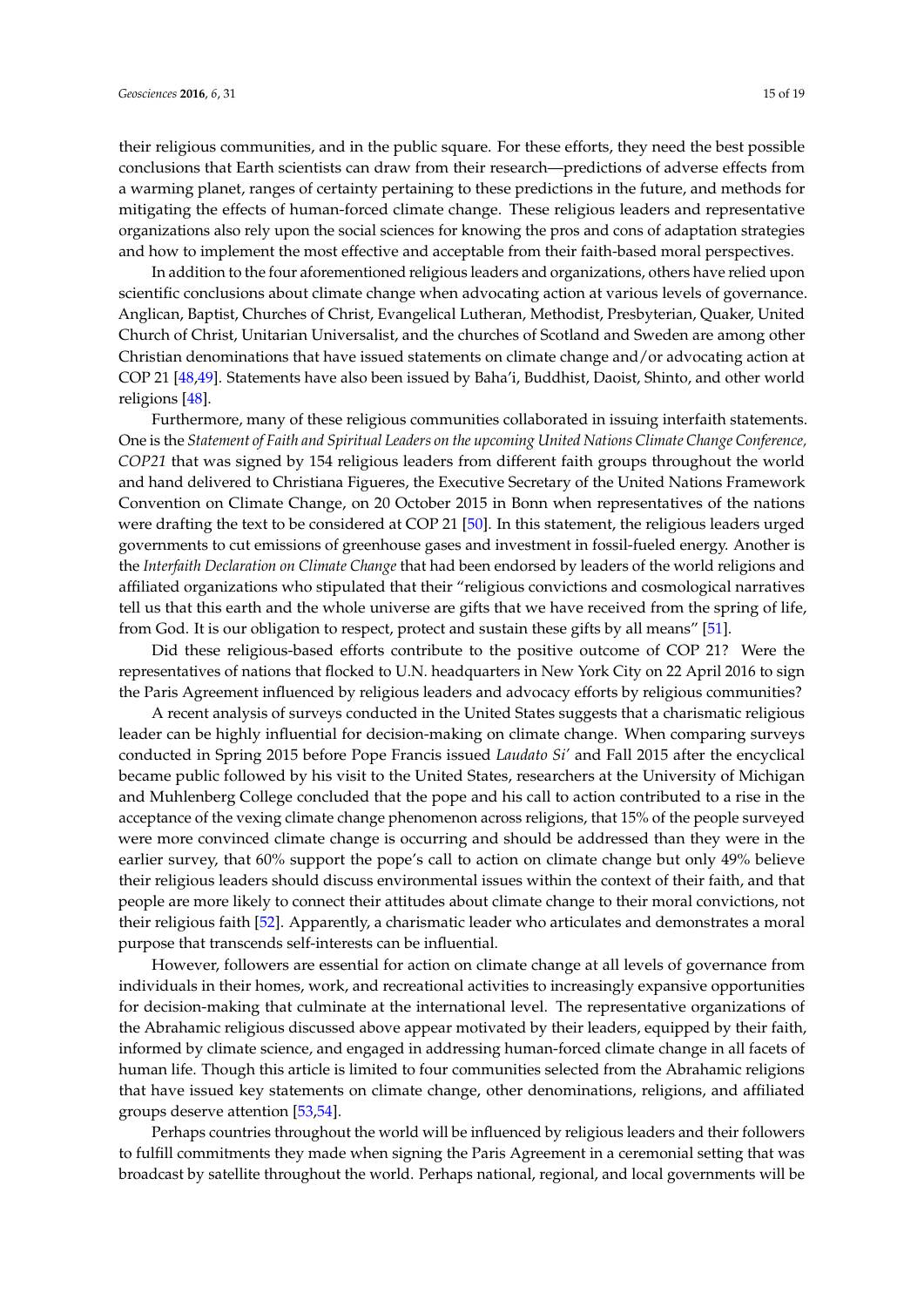influenced to facilitate energy efficiency and renewable energy in all sectors of society. Perhaps sizable numbers of the 14 million Jews, 1.2 billion Roman Catholics, 260 million Eastern Orthodox, and 2 billion Muslims in the world will respond positively and effectively to their leaders' calls to action and urgings by their respective faith-motivated organizations. Perhaps the leaders of other religions and organizations who are addressing the climate crisis and related problems will persuade and facilitate

Theologians and scientists have roles to play as distinct contributors to religious motivation and action on climate change. Both research within the scope of their disciplines where they use their respective data and methods, realize their limitations, and recognize that each can open to the other for a more comprehensive understanding of issues at their boundaries [\[55\]](#page-18-4). While scientists continue to study the world from an empirical perspective, theologians focus on the meaning of the Earth community, the human place within it, and how humans should function accordingly.

As a systematic theologian and ethicist whose primary data base is the Catholic theological tradition that I relate constructively and meaningfully to the natural sciences and technology, I am aware of efforts by hundreds of scholars of the world religions to reflect theologically and ethically on ecological concerns [\[56\]](#page-18-5) and many who have been particularly attentive to the climate crisis [\[57\]](#page-18-6). An escalation of these efforts is warranted as scientific findings point to the reality of adverse effects that are occurring today, causing hardships especially for poor and vulnerable people, and threatening a life-impoverished Earth in the future. While remaining alert to scientific findings, scholars of the world religions must dig deeply into the traditions on which they focus and make promising insights known to leaders who can teach, preach, act, and pray with members of their communities. Earth scientists will find these religious scholars, leaders, and affiliated groups allies in the quest for a flourishing Earth—our common home.

**Conflicts of Interest:** The author declares no conflict of interest.

the response of millions of people who share their faith.

### **References**

- <span id="page-15-0"></span>1. Movements of Judaism. Judaism 101. Available online: <http://www.jewfaq.org/movement.htm> (accessed on 22 May 2016).
- <span id="page-15-1"></span>2. Waskow, Rabbi A. Arthur Waskow: Full Biography and Selected Bibliography. The Shalom Center: Philadelphia, PA, USA. Available online: <https://theshalomcenter.org/node/1008> (accessed on 14 February 2016).
- <span id="page-15-2"></span>3. Life-history of Rabbi Arthur Waskow. The Shalom Center: Philadelphia, PA, USA. Available online: [https:](https://theshalomcenter.org/life-history-rabbi-arthur-waskow) [//theshalomcenter.org/life-history-rabbi-arthur-waskow](https://theshalomcenter.org/life-history-rabbi-arthur-waskow) (accessed on 16 February 2016).
- <span id="page-15-3"></span>4. *A Rabbinic Letter on the Climate Crisis*; The Shalom Center: Philadelphia, PA, USA, 2015. Available online: <https://theshalomcenter.org/RabbinicLetterClimate> (accessed on 16 February 2016).
- <span id="page-15-4"></span>5. Waskow, Rabbi A. Rabbinic Letter on Climate -Torah, Pope, & Crisis Inspire 425+ Rabbis to Call for Vigorous Climate Action. The Shalom Center: Philadelphia, PA, USA, 29 October 2015. Available online: <https://theshalomcenter.org/RabbinicLetterClimate> (accessed on 16 February 2016).
- <span id="page-15-5"></span>6. Francis, Pope. *Laudato Si', On Care for Our Common Home*; Our Sunday Visitor: Huntington, IN, USA, 2015.
- <span id="page-15-6"></span>7. Waskow, Rabbi A. (The Shalom Center, Philadelphia, PA, USA). Private E-mail communication, 6 February 2016.
- <span id="page-15-7"></span>8. The Shalom Center. About the Shalom Center: Philadelphia, PA, USA. Available online: [https://](https://theshalomcenter.org/content/about-shalom-center-mission-more) [theshalomcenter.org/content/about-shalom-center-mission-more](https://theshalomcenter.org/content/about-shalom-center-mission-more) (accessed on 15 February 2016).
- <span id="page-15-8"></span>9. *The Jewish Energy Guide*; Jewish Council for Public Affairs: New York, NY, USA. Available online: <http://aytzim.org/JewishEnergyGuide-web.pdf> (accessed on 22 May 2016).
- <span id="page-15-9"></span>10. The Green Climate Fund. Jewish Council for Public Affairs: New York, NY, USA. Available online: [http:](http://jcpamain.dev.confluencecorp.com/jcpa/2016/05/04/the-green-climate-fund/) [//jcpamain.dev.confluencecorp.com/jcpa/2016/05/04/the-green-climate-fund/](http://jcpamain.dev.confluencecorp.com/jcpa/2016/05/04/the-green-climate-fund/) (accessed on 22 May 2016).
- <span id="page-15-10"></span>11. Schaefer, J. Anticipating Pope Francis' forthcoming encyclical on the human-Earth relationship. The Forum on Religion and Ecology at Yale University: New Haven, CT, USA, 11 April 2015. Available online: [http://fore.yale.edu/files/Schaefer--Anticipating\\_Francis\\_Encyclical.pdf](http://fore.yale.edu/files/Schaefer--Anticipating_Francis_Encyclical.pdf) (accessed on 15 February 2016).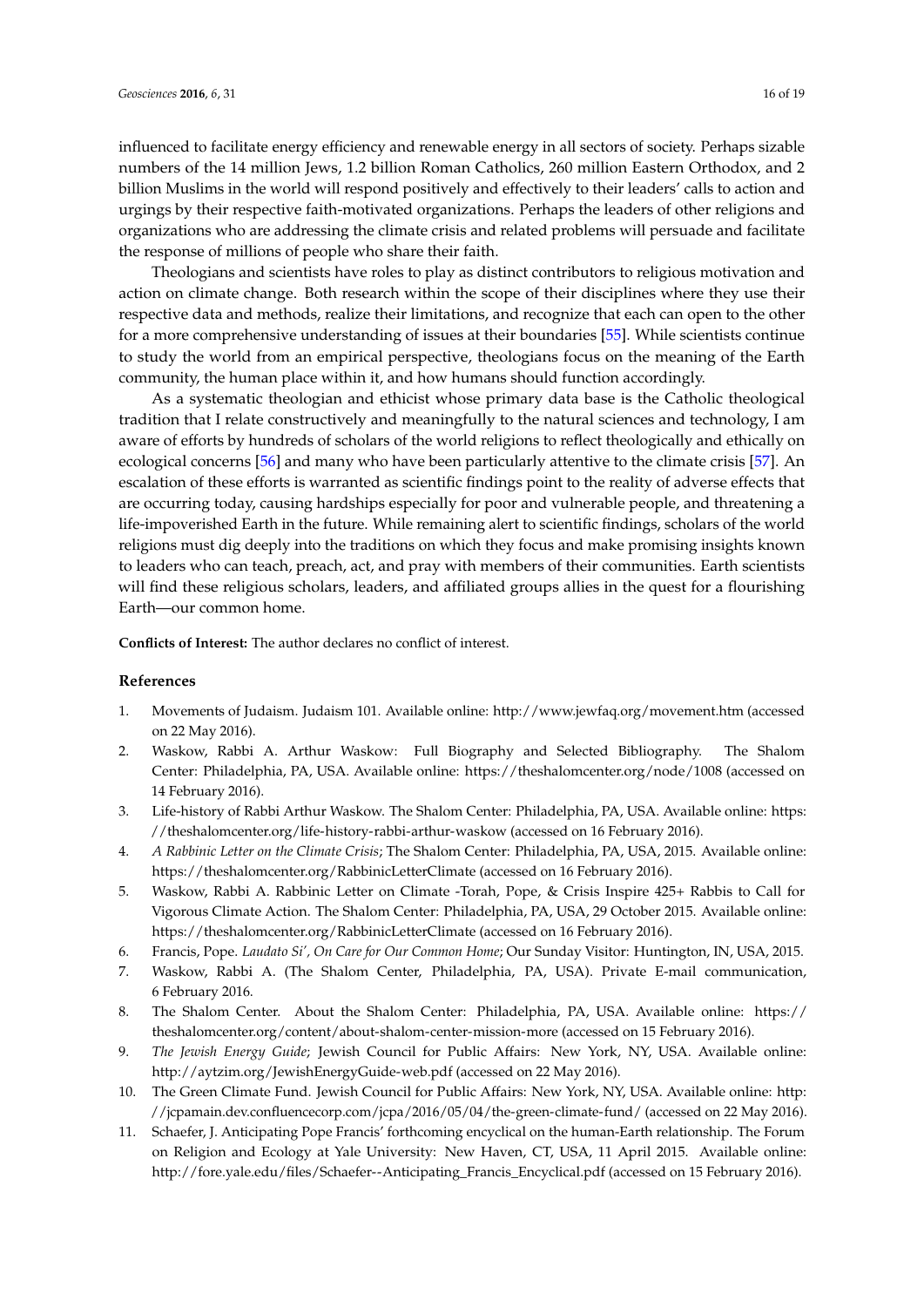- <span id="page-16-0"></span>12. United States Conference of Catholic Bishops. Seven Themes of Catholic Social Teaching. Available online: [http://www.usccb.org/beliefs-and-teachings/what-we-believe/catholic-social-teaching/seven](http://www.usccb.org/beliefs-and-teachings/what-we-believe/catholic-social-teaching/seven-themes-of-catholic-social-teaching.cfm)[themes-of-catholic-social-teaching.cfm](http://www.usccb.org/beliefs-and-teachings/what-we-believe/catholic-social-teaching/seven-themes-of-catholic-social-teaching.cfm) (accessed on 15 June 2016).
- <span id="page-16-1"></span>13. John Paul II, Pope. *Peace with God the Creator, Peace with All of Creation*; Message on the 1990 World Day of Peace. Vatican City, Vatican City State, 8 December 1989. Available online: [http://w2.vatican.va/content/](http://w2.vatican.va/content/john-paul-ii/en/messages/peace/documents/hf_jp-ii_mes_19891208_xxiii-world-day-forpeace.html) [john-paul-ii/en/messages/peace/documents/hf\\_jp-ii\\_mes\\_19891208\\_xxiii-world-day-forpeace.html](http://w2.vatican.va/content/john-paul-ii/en/messages/peace/documents/hf_jp-ii_mes_19891208_xxiii-world-day-forpeace.html) (accessed on 18 February 2016).
- <span id="page-16-2"></span>14. Benedict, XVI, Pope. If You Want to Cultivate Peace, Protect Creation; Message on the 2010 World Day of Peace; Vatican City, Vatican City State, 8 December 2009. Available online: [http://w2.vatican.va/content/](http://w2.vatican.va/content/benedict-xvi/en/messages/peace/documents/hf_ben-xvi_mes_20091208_xliii-world-daypeace.html) [benedict-xvi/en/messages/peace/documents/hf\\_ben-xvi\\_mes\\_20091208\\_xliii-world-daypeace.html](http://w2.vatican.va/content/benedict-xvi/en/messages/peace/documents/hf_ben-xvi_mes_20091208_xliii-world-daypeace.html) (accessed on 18 February 2016).
- <span id="page-16-3"></span>15. Schaefer, J. *Theological Foundations for Environmental Ethics: Reconstructing Patristic and Medieval Concepts*; Georgetown University Press: Washington, DC, USA, 2009.
- <span id="page-16-4"></span>16. Introduction. Global Catholic Climate Movement: New York, NY, USA. Available online: [http://](http://catholicclimatemovement.global/introduction/) [catholicclimatemovement.global/introduction/](http://catholicclimatemovement.global/introduction/) (accessed on 25 May 2016).
- <span id="page-16-5"></span>17. Our Statement to the Church and to the World. Global Catholic Climate Movement: New York, NY, USA. Available online: <http://catholicclimatemovement.global/our-statement/> (accessed on 25 May 2016).
- <span id="page-16-6"></span>18. Support the Pope's Ecological Call. Global Catholic Climate Movement: New York, NY, USA. Available online: <http://catholicclimatemovement.global/petition/> (accessed on 25 May 2016).
- <span id="page-16-7"></span>19. About. Catholic Climate Covenant: Washington, DC, USA. Available online: [http://www.](http://www.catholicclimatecovenant.org/about) [catholicclimatecovenant.org/about](http://www.catholicclimatecovenant.org/about) (accessed on 28 February 2016).
- <span id="page-16-8"></span>20. Covenant Partners. Catholic Climate Covenant: Washington, DC, USA. Available online: [http://www.](http://www.catholicclimatecovenant.org/partners) [catholicclimatecovenant.org/partners](http://www.catholicclimatecovenant.org/partners) (accessed on 23 May 2016).
- <span id="page-16-9"></span>21. The St. Francis Pledge: Pledge to Pray, Act, and Advocate to Solve Climate Change. Catholic Climate Covenant: Washington, DC, USA. Available online: <http://www.catholicclimatecovenant.org/pledge> (accessed on 28 February 2016).
- <span id="page-16-10"></span>22. Environment/Environmental Justice Program. United States Conference of Catholic Bishops: Washington, DC, USA. Available online: [http://www.usccb.org/issues-and-action/human-life-and](http://www.usccb.org/issues-and-action/human-life-and-dignity/environment/index.cfm)[dignity/environment/index.cfm](http://www.usccb.org/issues-and-action/human-life-and-dignity/environment/index.cfm) (accessed on 26 February 2016).
- <span id="page-16-11"></span>23. Catholic Climate Ambassadors. Catholic Climate Covenant: Washington, DC, USA. Available online: [http://](http://www.catholicclimatecovenant.org/partners/catholic_climate_ambassadors) [www.catholicclimatecovenant.org/partners/catholic\\_climate\\_ambassadors](http://www.catholicclimatecovenant.org/partners/catholic_climate_ambassadors) (accessed on 28 February 2016).
- <span id="page-16-12"></span>24. Current Actions. Catholic Climate Covenant: Washington, DC, USA. Available online: [http://www.](http://www.catholicclimatecovenant.org/Advocacy) [catholicclimatecovenant.org/Advocacy](http://www.catholicclimatecovenant.org/Advocacy) (accessed on 25 May 2016).
- <span id="page-16-13"></span>25. Archdiocese of Atlanta. An Action Plan for the Roman Catholic Archdiocese of Atlanta. Atlanta, GA, USA. Available online: <http://archatl.com/catholic-life/refreshatl/> (accessed on 24 May 2016).
- <span id="page-16-14"></span>26. *Laudato Si' Study & Action Guide for Individuals & Small Groups*; Columban Center for Advocacy and Outreach: Silver Spring, MD, USA. Available online: [http://columban.org/wp-content/uploads/2015/07/Laudato-Si-](http://columban.org/wp-content/uploads/2015/07/Laudato-Si-Study-and-Action-Guide-by-Columban-Center-for-Advocacy-and-Outreach.pdf)[Study-and-Action-Guide-by-Columban-Center-for-Advocacy-and-Outreach.pdf](http://columban.org/wp-content/uploads/2015/07/Laudato-Si-Study-and-Action-Guide-by-Columban-Center-for-Advocacy-and-Outreach.pdf) (accessed on 24 May 2016).
- <span id="page-16-15"></span>27. Agliardo, M. The U.S. catholic response to climate change. In *How the World's Religions Are Responding to Climate Change: Social Scientific Investigations*; Veldman, R., Szasz, A., Haluza-DeLay, R., Eds.; Routledge: London, UK, 2012; pp. 174–192.
- <span id="page-16-16"></span>28. Bartholomew, Patriarch. BARTHOLOMEW, Archbishop of Constantinople-New Rome and Ecumenical Patriarch. Ecumenical Patriarchate: Istanbul, Turkey. Available online: [https://www.patriarchate.org/](https://www.patriarchate.org/biography) [biography](https://www.patriarchate.org/biography) (accessed on 20 February 2016).
- <span id="page-16-17"></span>29. Chryssavgis, J. Introduction. In *On Earth as in Heaven: Ecological Vision and Initiatives of Ecumenical Patriarch Bartholomew*; Chryssavgis, J., Ed.; Fordham University Press: New York, NY, USA, 2012; pp. 1–22.
- <span id="page-16-18"></span>30. Bartholomew, Patriarch. Keynote address at the Santa Barbara symposium, CA, 8 November 1997. In *On Earth as in Heaven: Ecological Vision and Initiatives of Ecumenical Patriarch Bartholomew*; Chryssavgis, J., Ed.; Fordham University Press: New York, NY, USA, 2012; pp. 95–100.
- <span id="page-16-19"></span>31. Bartholomew, Patriarch. Quotes by His All-Holiness the Ecumenical Patriarchate of Constantinople on Peace and the Environment. Ecumenical Patriarchate: Istanbul, Turkey. Available online: [http:](http://www.spiritualecology.org/article/quotes-his-all-holiness-ecumenical-patriarchate-constantinople-peace-and-environment) [//www.spiritualecology.org/article/quotes-his-all-holiness-ecumenical-patriarchate-constantinople](http://www.spiritualecology.org/article/quotes-his-all-holiness-ecumenical-patriarchate-constantinople-peace-and-environment)[peace-and-environment](http://www.spiritualecology.org/article/quotes-his-all-holiness-ecumenical-patriarchate-constantinople-peace-and-environment) (accessed on 26 February 2016).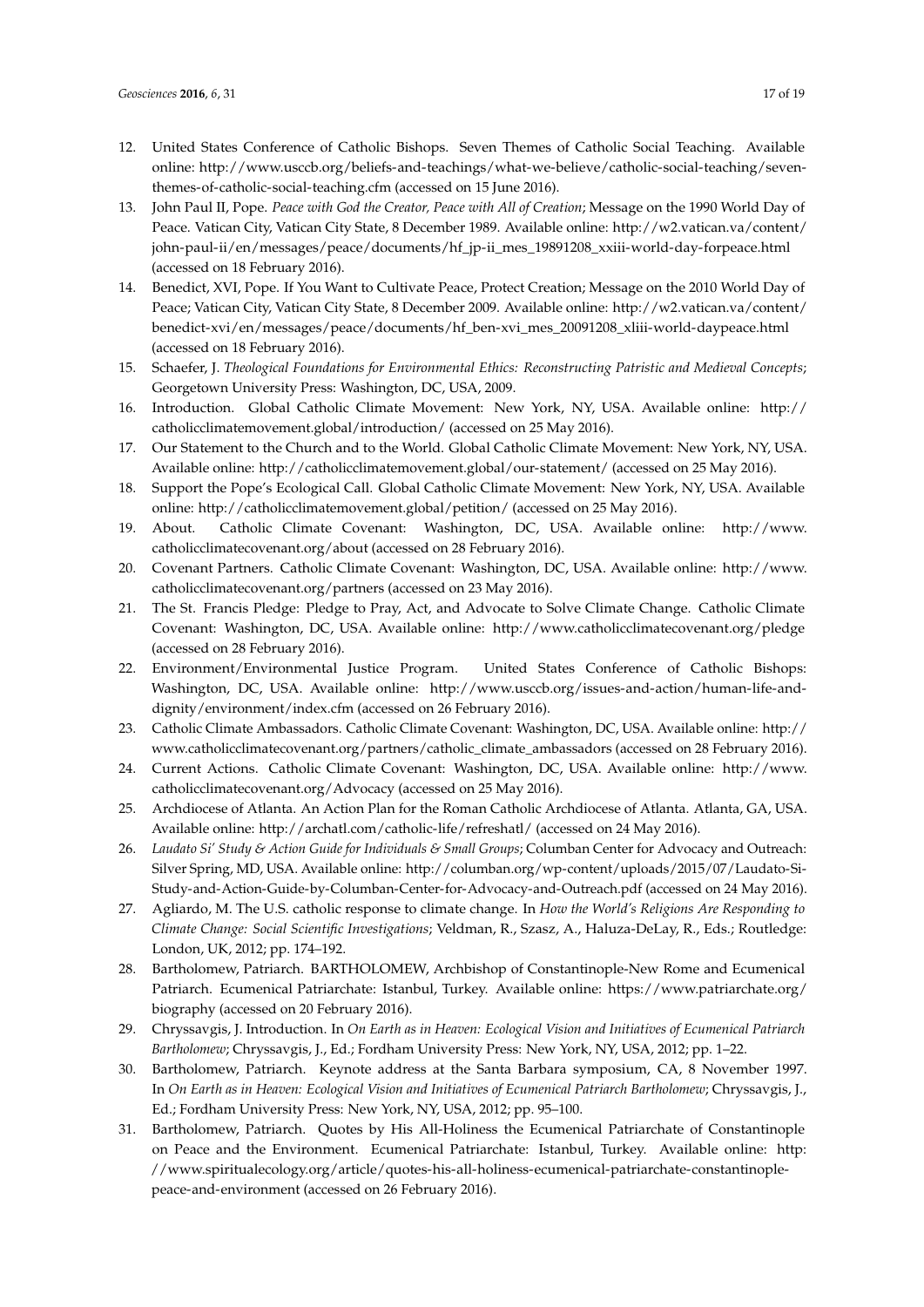- <span id="page-17-0"></span>32. Bartholomew, Patriarch. Keynote address at the international ecological symposium, Kathmandu, Nepal, November 2000. In *On Earth as in Heaven: Ecological Vision and Initiatives of Ecumenical Patriarch Bartholomew*; Chryssavgis, J., Ed.; Fordham University Press: New York, NY, USA, 2012; pp. 100–110.
- <span id="page-17-1"></span>33. O'Kane, L. Pope Francis Announces World Day of Prayer for the Care of Creation. Vatican Radio: Vatican City, Vatican City State, 8 October 2015. Available online: [http://en.radiovaticana.va/news/2015/08/10/](http://en.radiovaticana.va/news/2015/08/10/pope_francis_announces_day_of_prayer_for_creation/1164087) [pope\\_francis\\_announces\\_day\\_of\\_prayer\\_for\\_creation/1164087](http://en.radiovaticana.va/news/2015/08/10/pope_francis_announces_day_of_prayer_for_creation/1164087) (accessed 26 February 2016).
- <span id="page-17-2"></span>34. Bartholomew, Patriarch. Opening Address for the World Exposition, Aichi, Japan, 20 September 2005. In *On Earth as in Heaven: Ecological Vision and Initiatives of Ecumenical Patriarch Bartholomew*; Chryssavgis, J., Ed.; Fordham University Press: New York, NY, USA, 2012; pp. 211–215.
- <span id="page-17-3"></span>35. Bartholomew, Patriarch; John, Paul, II, Pope. Joint declaration with Pope John Paul II, Symposium IV, Venice-Vatican, 10 June 2002. In *On Earth as in Heaven: Ecological Vision and Initiatives of Ecumenical Patriarch Bartholomew*; Chryssavgis, J., Ed.; Fordham University Press: New York, NY, USA, 2012; pp. 335–340.
- <span id="page-17-4"></span>36. Bartholomew, Patriarch. Urges Leaders to Act Now on Climate Change. *Zenit*. 15 November 2013. Available online: <https://zenit.org/articles/patriarch-bartholomew-urges-leaders-to-act-now-on-climate-change/> (accessed on 26 February 2016).
- <span id="page-17-5"></span>37. Bartholomew, Patriarch. The moment is coming when it will be too late. In *On Earth as in Heaven: Ecological Vision and Initiatives of Ecumenical Patriarch Bartholomew*; Chryssavgis, J., Ed.; Fordham University Press: New York, NY, USA, 2012; pp. 349–350.
- <span id="page-17-6"></span>38. Bartholomew, Patriarch. Keynote Address, North Sea Symposium, Utstein Monastery, Germany, June 23, 2003. In *On Earth as in Heaven: Ecological Vision and Initiatives of Ecumenical Patriarch Bartholomew*; Chryssavgis, J., Ed.; Fordham University Press: New York, NY, USA, 2012; pp. 199–204.
- <span id="page-17-7"></span>39. Zizioulas, Metropolitan J. Pope Francis' Encyclical *Laudato Si'*: A Comment. Vatican Radio: Vatican City, Vatican City State, 18 June 2016. Available online: [http://en.radiovaticana.va/news/2015/06/18/](http://en.radiovaticana.va/news/2015/06/18/metropolitan_john_zizioulas_laudato_si_give_orthodox_grea/1152356) [metropolitan\\_john\\_zizioulas\\_laudato\\_si\\_give\\_orthodox\\_grea/1152356](http://en.radiovaticana.va/news/2015/06/18/metropolitan_john_zizioulas_laudato_si_give_orthodox_grea/1152356) (accessed on 23 May 2016).
- <span id="page-17-8"></span>40. *Islamic Declaration on Global Climate Change*. International Islamic Climate Change Symposium, Istanbul, Turkey, 17–18 August 2015; Available online: [http://islamicclimatedeclaration.org/islamic-declaration-on](http://islamicclimatedeclaration.org/islamic-declaration-on-global-climate-change/)[global-climate-change/](http://islamicclimatedeclaration.org/islamic-declaration-on-global-climate-change/) (accessed on 26 February 2016).
- <span id="page-17-9"></span>41. About the Symposium, International Islamic Climate Change Symposium, 17–18 August 2015. Available online: <http://islamicclimatedeclaration.org/#home> (accessed on 26 February 2016).
- <span id="page-17-10"></span>42. The Future of World Religions: Population Growth Projections, 2010–2050. Pew Research Center: Washington, DC, USA, 2 April 2015. Available online: [http://www.pewforum.org/2015/04/02/religious](http://www.pewforum.org/2015/04/02/religious-projections-2010-2050/)[projections-2010-2050/](http://www.pewforum.org/2015/04/02/religious-projections-2010-2050/) (accessed on 25 May 2016).
- <span id="page-17-11"></span>43. Merchant, E.F. The Islamic Climate Change Declaration Could be More Effective than Pope Francis's Encyclical. *New Republic*. 19 August 2015. Available online: [https://newrepublic.com/article/122575/](https://newrepublic.com/article/122575/islamic-climate-change-declaration-more-effective-encyclical) [islamic-climate-change-declaration-more-effective-encyclical](https://newrepublic.com/article/122575/islamic-climate-change-declaration-more-effective-encyclical) (accessed on 26 May 2016).
- <span id="page-17-12"></span>44. Profile. Climate Action Network International: Beirut, Lebanon. Available online: <http://climatenetwork.> org/profile/wael-hmaidan-director (accessed on 23 May 2016).
- <span id="page-17-13"></span>45. Green Mosques. Eden Keeper: Honolulu, HI, USA. Available online: [http://edenkeeper.org/2014/11/20/](http://edenkeeper.org/2014/11/20/uae-energy-conservation-green-mosques/) [uae-energy-conservation-green-mosques/](http://edenkeeper.org/2014/11/20/uae-energy-conservation-green-mosques/) (accessed on 23 May 2016).
- <span id="page-17-14"></span>46. About Green Muslims: Washington, DC, USA. Available online: <http://www.greenmuslims.org/about/> (accessed on 23 May 2016).
- <span id="page-17-15"></span>47. Celebrating 10 Years! Connecting Faith and Sustainability. Wisconsin Green Muslims: Milwaukee, WI, USA. Available online: <https://wisconsingreenmuslims.org/> (accessed on 23 May 2016).
- <span id="page-17-16"></span>48. Climate Change Statements from World Religions. The Forum on Religion and Ecology at Yale University: New Haven, CT, USA. Available online: [http://fore.yale.edu/climate-change/statements-from-world](http://fore.yale.edu/climate-change/statements-from-world-religions/)[religions/](http://fore.yale.edu/climate-change/statements-from-world-religions/) (accessed on 25 May 2016).
- <span id="page-17-17"></span>49. Religious Statements on Climate Change. Interfaith Power and Light: San Francisco, CA, USA. Available online: [http://www.interfaithpowerandlight.org/resources/religious-statements-on-climate](http://www.interfaithpowerandlight.org/resources/religious-statements-on-climate-change/)[change/](http://www.interfaithpowerandlight.org/resources/religious-statements-on-climate-change/) (accessed on 29 February 2016).
- <span id="page-17-18"></span>50. Statement of Faith and Spiritual Leaders on the Upcoming United Nations Climate Change Conference, COP 21. The UN Framework Convention on Climate Change Newsroom. Available online: [http://](http://newsroom.unfccc.int/unfccc-newsroom/religious-leaders-call-for-effective-paris-agreement/) [newsroom.unfccc.int/unfccc-newsroom/religious-leaders-call-for-effective-paris-agreement/](http://newsroom.unfccc.int/unfccc-newsroom/religious-leaders-call-for-effective-paris-agreement/) (accessed on 28 February 2016).